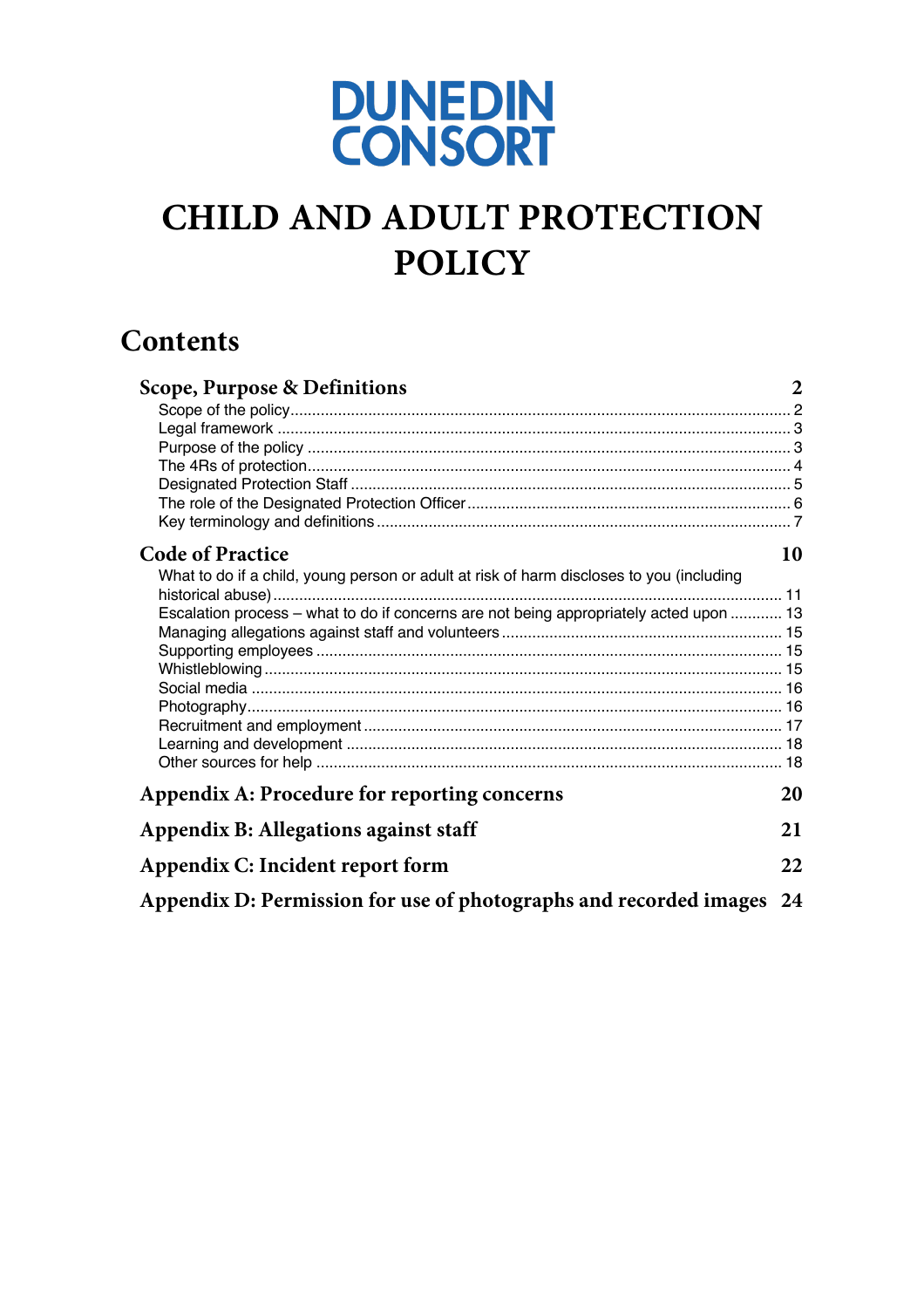

# **Scope, Purpose & Definitions**

### **Scope of the policy**

Dunedin Consort is committed to creating a safe environment in which we work with children, young people and adults at risk of harm (referred to as child/young person/adult at risk of harm throughout this policy) by protecting them from abuse and harm. This policy applies to **ALL** staff including employees and non-employee workers, which in this context is taken to mean senior managers and the Board of Directors, as well as freelance musicians, workshop leaders, volunteers and sessional workers, agency staff, students, and anyone else working on behalf of Dunedin Consort. (referred to as 'staff' throughout this policy).

This policy sets out the steps we will take to ensure the safety and wellbeing of children, young people and adults at risk of harm.

This Policy is publicly available on Dunedin Consort's website. Dunedin Consort also acknowledges responsibility for ensuring it is made available to all of its staff, as well as to those who engage with its services in education, care and community settings.

### **This policy includes:**

- Definition of Child, Adult at Risk
- Policy outline and legal framework
- 4R's of Protection
- Details of the Designated Protection Officers
- What is Child/Adult abuse
- Code of practice
- Procedure for reporting concerns
- Incident Report Form
- Permission form for use of photographs and recorded images
- Contact details

### **Who is a Child/Adult at risk of harm?**

#### CHILD

For the purposes of this policy the definition of a 'child' or 'young person' is anyone aged under 18 years of age as supported by the Children and Young People Act (2014) (Scotland). Where a young person in Scotland aged 16-18 requires protection it must be noted that the Adult Support and Protection (Scotland) Act 2007 legislation may apply.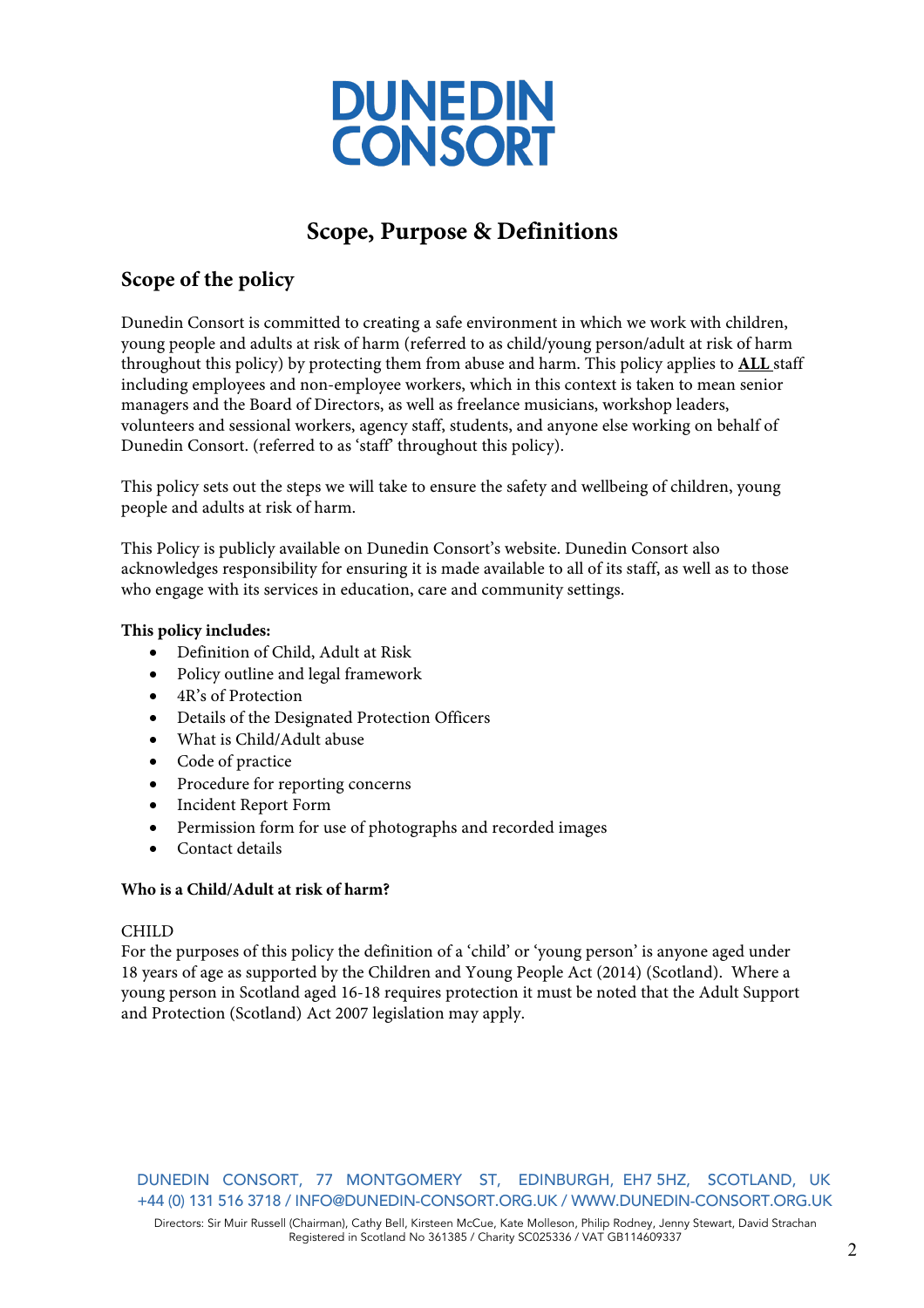

### ADULT AT RISK OF HARM

An adult at risk of harm is a person (aged 16 years or over) who is:

- unable to safeguard their own well-being, property, rights or other interests
- at risk of harm;
- more vulnerable because they are affected by disability, mental disorder, illness or physical or mental infirmity.

### **Legal framework**

This policy has been drawn up with reference to the legislation, policies and guidance that are in place to protect children in Scotland, namely:

Children and Young People

- Children Act (Scotland) 1995.
- Getting it right for Every Child (GIRFEC) 2005
- The Protection of Vulnerable Groups (Scotland) Act 2007
- Child and Young People (Scotland) Act 2014
- National Guidance for Child Protection Scotland (2014)
- UNCRC
- Children's Hearings (Scotland) Act 2011
- Creating Safety Child Protection Guidelines for Scotland's Arts, Screen and Creative Industries

Adults at Risk of Harm

- The Adult Support and Protection (Scotland) Act 2007
- Adults with Incapacity (Scotland) Act 2000
- Mental Health (Care and Treatment) (Scotland) Act 2002

Other legislation

- Human Rights Act 1998
- The Data Protection Act 2018 (GDPR)
- Disclosure Scotland Act 2020
- Equality Act 2010

### **Purpose of the policy**

- To protect all children, young people and adults at risk of harm who receive or participate in Dunedin Consort's services from harm. This includes the children of adults who use our services;
- To provide staff and volunteers, as well as children and young people and their families, about the overarching principles that guide our approach to child/adult protection.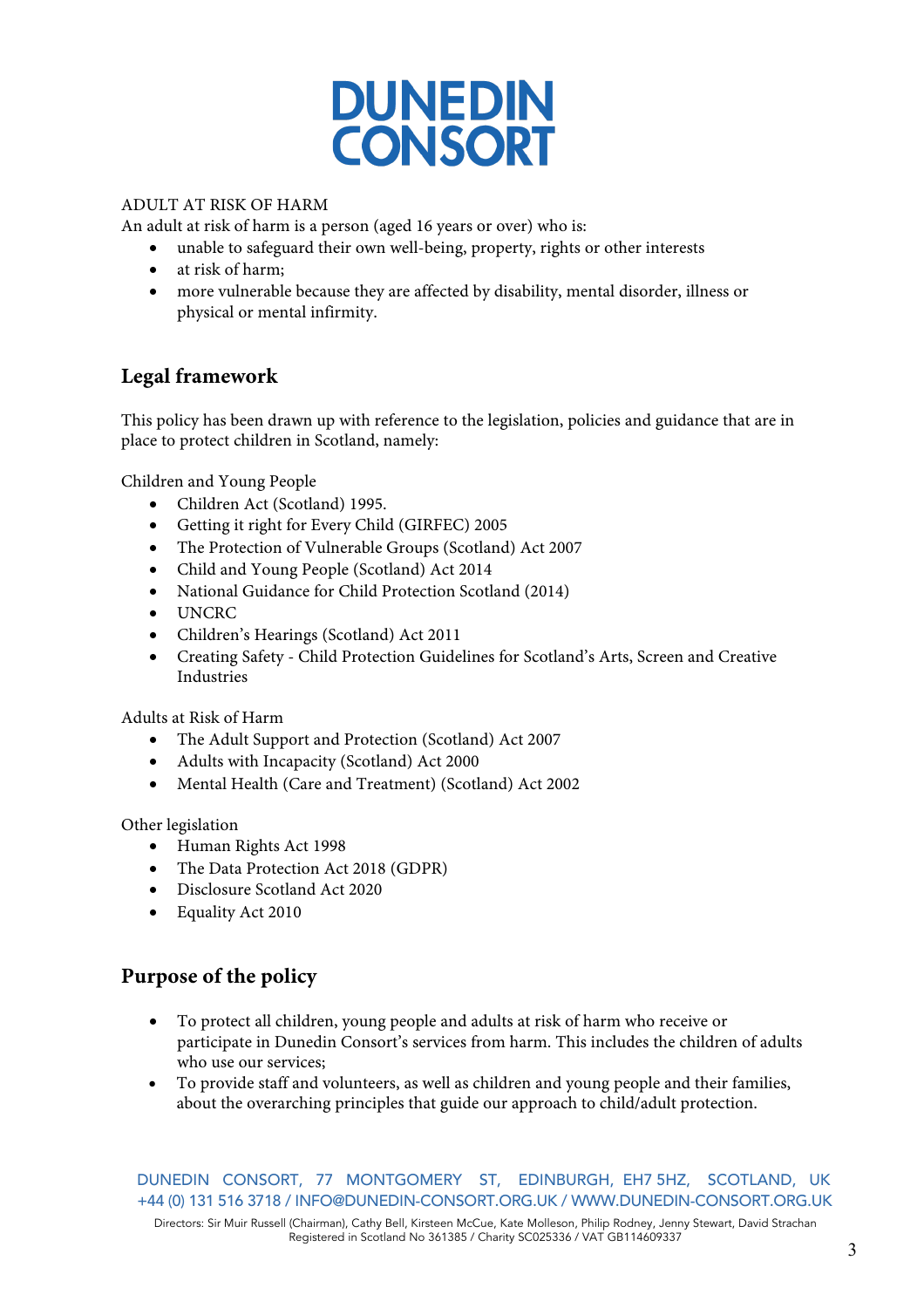

#### **Dunedin Consort recognises that:**

- The welfare of children and adults at risk of harm is paramount in all the work we do;
- In every decision we take, all children and adults at risk of harm regardless of age, disability, gender reassignment, race, religion or belief, sex, or sexual orientation — have an equal right to protection from all types of harm or abuse;
- Some children are additionally vulnerable because of the impact of previous experiences, their level of dependency, communication needs or other issues;
- Working in partnership with children, young people, their parents, carers and other agencies is essential in promoting young people's welfare;
- All Dunedin Consort staff are responsible for making themselves aware of Dunedin Consort's Child and Adult Policy;

#### **This policy should be read in conjunction with our other policies, including:**

- Environmental Policy
- Health and Safety Policy *[in process]*
- HR Policy *[in process]*
- Equality, Diversity and Inclusion Policy *[in process]*
- Musicians and Staff Charter*[in process]*

### **The 4Rs of protection**

This policy follows the 4Rs of protection:

- **Recognise** any concerns for a young person/adult at risk that you are working with, this may be welfare/wellbeing or child/adult protection
- **Respond** appropriately to any concerns about a child/young person/adult at risk within organisation policy and procedures
- **Refer** this will be the responsibility of the DPO following discussion with yourself and others. This may include calling local statutory services or the NSPCC Helpline on 0808 800 5000
- **Record** once you have discussed any concerns with the DPO you must record this information using your organisational recording form

#### **We will seek to keep children, young people and adults at risk of harm safe by:**

- Valuing them, listening to and respecting them;
- Appointing a Designated Protection Officer (DPO) for children, young people and adults at risk of harm, in addition to a deputy and a lead board member for child and adult protection;
- Adopting child/adult protection practices through procedures and a code of conduct for staff and volunteers;
- Providing effective management for staff and volunteers through supervision, support, training and quality assurance measures, so that all staff and volunteers are familiar with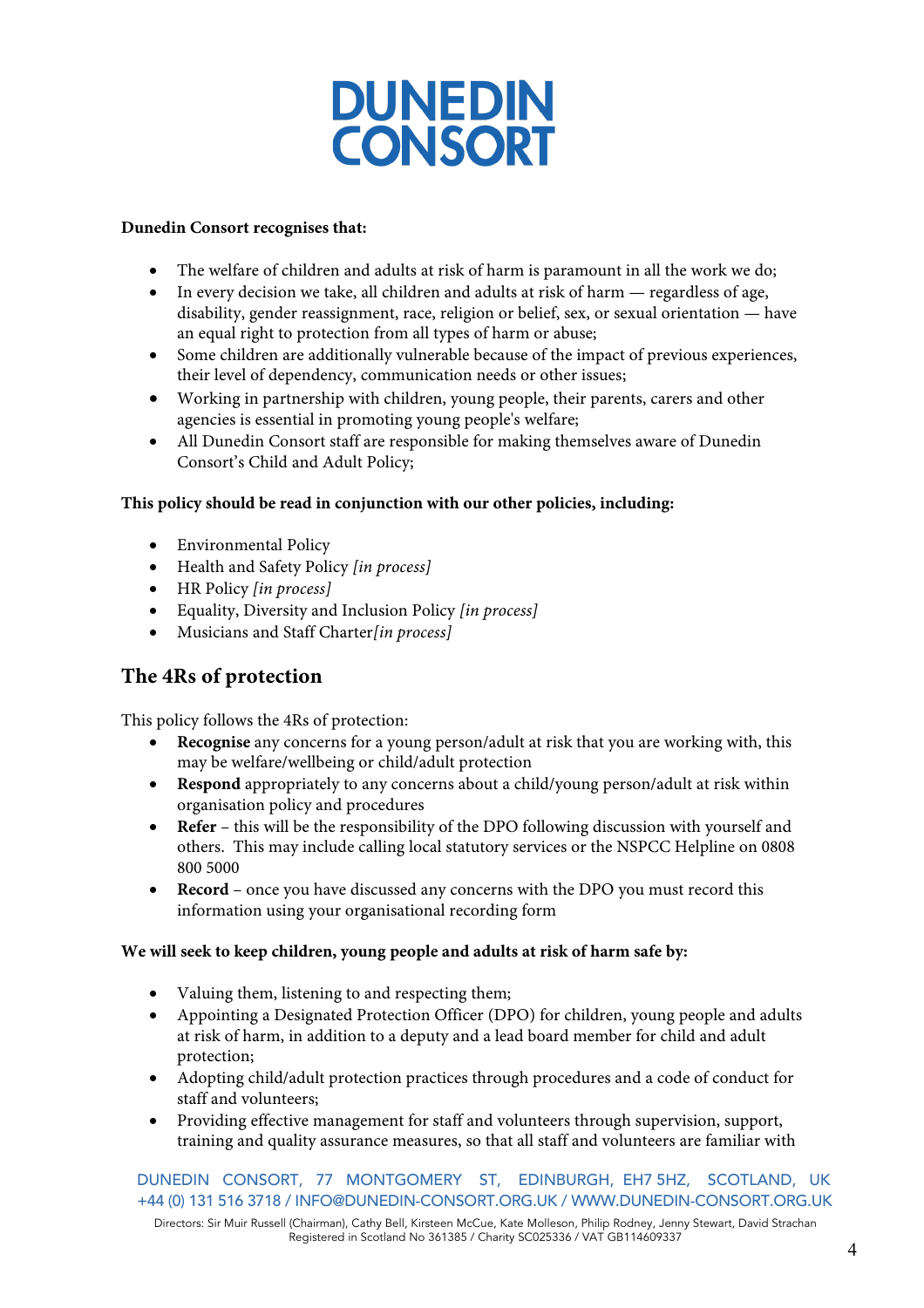

and can follow our policies, procedures and behaviour codes confidently and competently;

- Recruiting staff and volunteers safely, ensuring all necessary checks are made;
- Recording and storing information professionally and securely;
- sharing information about child/adult protection and good practice with children, adults at risk of harm, their families, carers, staff and volunteers;
- Using our procedures to share concerns and relevant information with agencies and members of staff who need to know, and involving children, young people, parents, families and carers appropriately;
- Using our procedures to manage any allegations against staff and volunteers appropriately;
- Creating and maintaining an anti-bullying environment and ensuring that we have a policy and procedure to help us deal effectively with any bullying that does arise;
- Ensuring that we have effective complaints and whistleblowing measures in place;
- Ensuring that we provide a safe physical environment for our children, young people, staff and volunteers, by applying health and safety measures in accordance with the law and regulatory guidance;
- Building a culture where staff and volunteers, children, young people and their families, treat each other with respect and are comfortable about sharing concerns.

### **Designated Protection Staff**

At the time of writing (February 2022), they are:

#### **Designated Protection Officer (DPO):**

Lucia Capellaro (Learning & Participation Manager) Tel: 0131 516 3718 Mobile: 07761 971369 Email: lucia@dunedin-consort.org.uk

#### **Senior Protection Officer (SPO):**

Jo Buckley (Chief Executive) Tel: 0131 516 3718 Mobile: 07967 205292 Email: jo@dunedin-consort.org.uk

### **Designated Board Member for Child/Adult Protection (DBM):**

Kirsteen McCue Tel: 07753 745550 Email: kirsteen.mccue@glasgow.ac.uk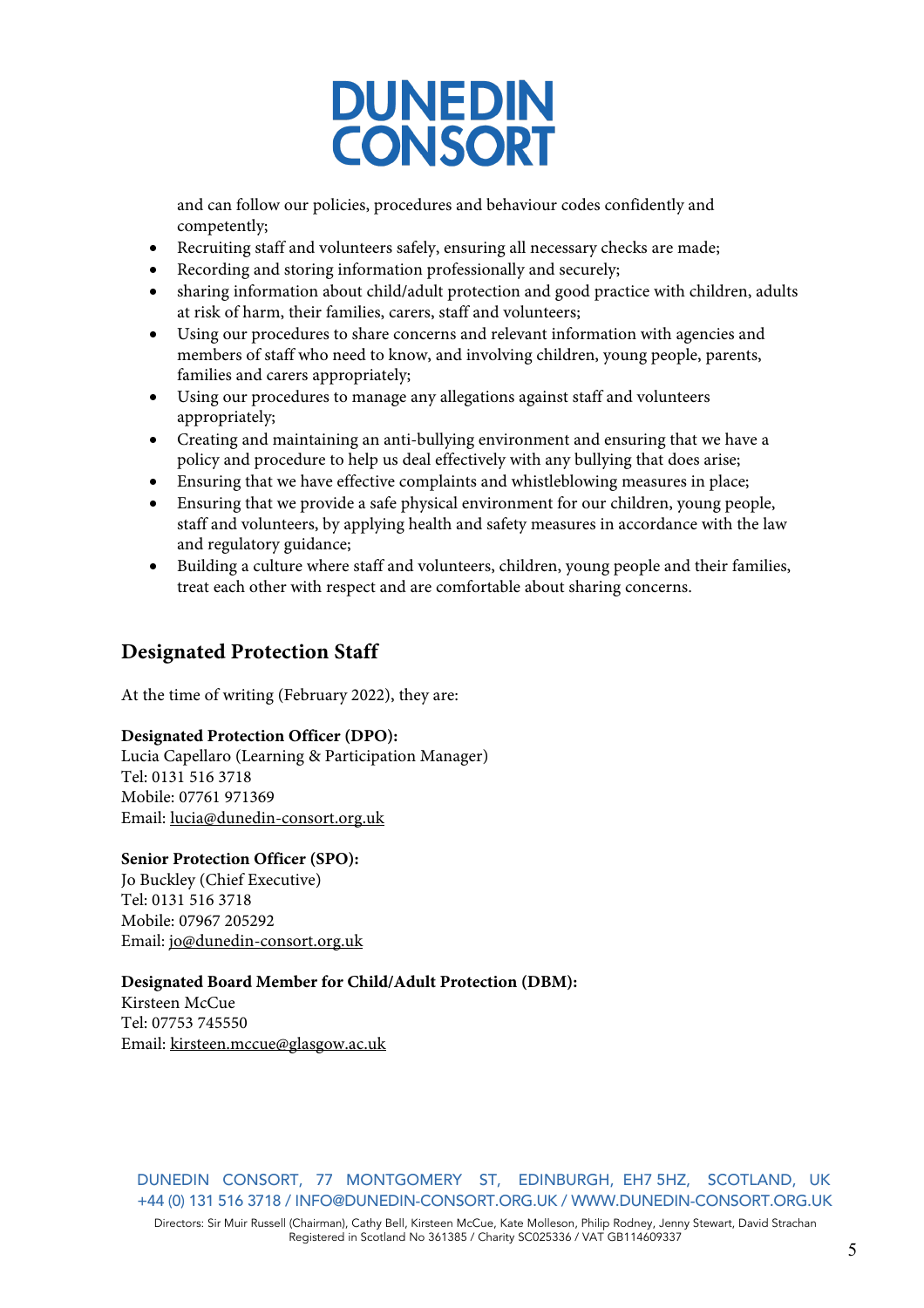

### **The role of the Designated Protection Officer**

It is the specific role of the Designated Protection Officer to:

- Be the first point of contact for any allegations and concerns of abuse to be reported;
- Receive information from Dunedin Consort staff, or any children, parents or carers who have concerns and record it;
- Assess any information promptly and seek to obtain more information about the matter as appropriate;
- Know when it is appropriate to contact an external agency in the event of an issue concerning the protection of a child or adult at risk of harm causing concern for Dunedin Consort;
- Make a formal referral to the appropriate body, whether the protection lead for the school/setting or the relevant authorities, and inform Dunedin Consort's Senior Protection Officer and Board of Directors of that referral;
- Act as a source of advice, support and knowledge within Dunedin Consort;
- Ensure that all Dunedin Consort staff, musicians and animateurs are aware of and have access to this policy;
- Ensure that this policy is reviewed annually;
- To regularly participate in up-to-date child and adult protection training days;
- Ensure that accurate and secure written records of any referrals are kept;
- Keep a record of contact details of all necessary authorities so they can be contacted should any suspicion, allegation or referral occur;
- Ensure that Dunedin Consort keeps up-to-date records of Protecting Vulnerable Groups (PVG) scheme memberships for its staff, musicians and animateurs who are involved in Learning & Participation projects.
- Ensure that confidentiality is protected at all times, and that personal data is not shared outwith Dunedin Consort unless specifically and mutually agreed.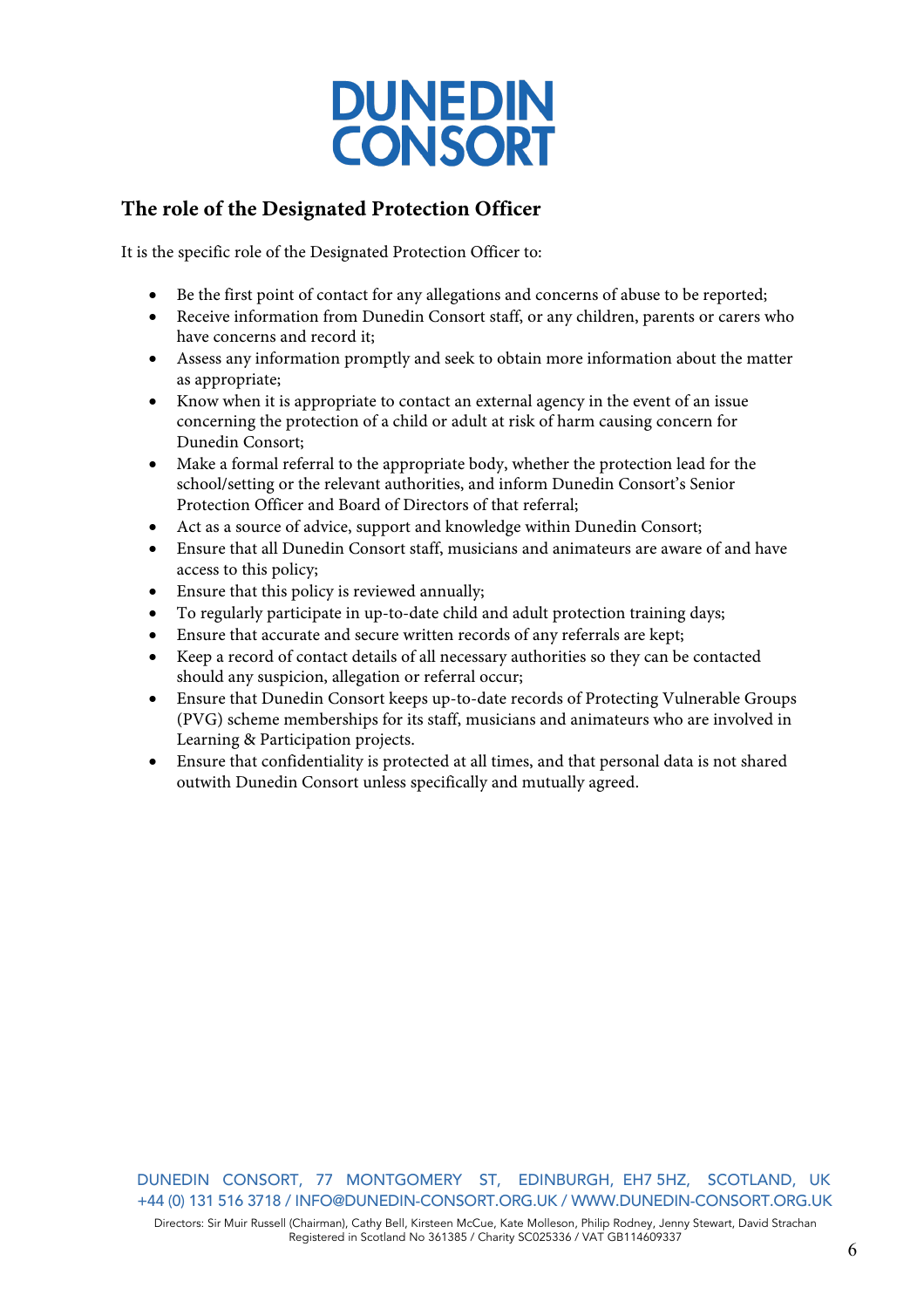

### **Key terminology and definitions**

### **What is child protection?**

'Child Protection' means protecting a child from abuse or neglect. This need not have taken place but there may be the identification of 'a likelihood of risk or significant harm from abuse or neglect'. Within a child protection context the risk of significant harm can result from a specific incident or series of incidents over a period of time. There are no absolute criteria for significant harm, but the following definitions may help:

- 'Harm' means the ill-treatment or the impairment of health or development of the child which may include seeing or hearing the ill treatment of another;
- Development can mean physical, intellectual, emotional, social or behavioural. Health can mean physical or mental;
- The 'harm' suffered or likely to be suffered is 'significant' in that the child's development is not as expected when compared with similar children;

Within your role it is important that you discuss with the DPO any concerns you have that a child or protected adult is being placed at harm.

#### **What is Child Abuse?**

Child abuse and neglect is the maltreatment of a child in any form. An individual may abuse or neglect a child or adult at risk of harm directly, or may be responsible for abuse or neglect because they fail to prevent significant harm by another person. 'Significant Harm' is circumstances where "a child or young person's basic needs are not being met in a manner which is appropriate to his or her individual needs and stages of development and the child is. It can occur within a relationship of trust and can happen to a child/adult regardless of their age, gender, race, disability or ability, sexual orientation, religion or socio-economic status.

The main types of abuse are: **physical, emotional, sexual and neglect.**

Children/young people and adults at risk of harm may be abused in a family or in residential care or in the community, including artistic and sporting activities by any individual known to them or by a stranger.

Children with disabilities are at increased risk of abuse through various factors such as stereotyping, prejudice, discrimination, isolation and a powerlessness to protect themselves or adequately communicate that abuse has occurred.

The lists below must **not be used as a checklist** but will give some guidance on how to recognise child abuse and neglect. Different types of abuse may overlap or co-exist.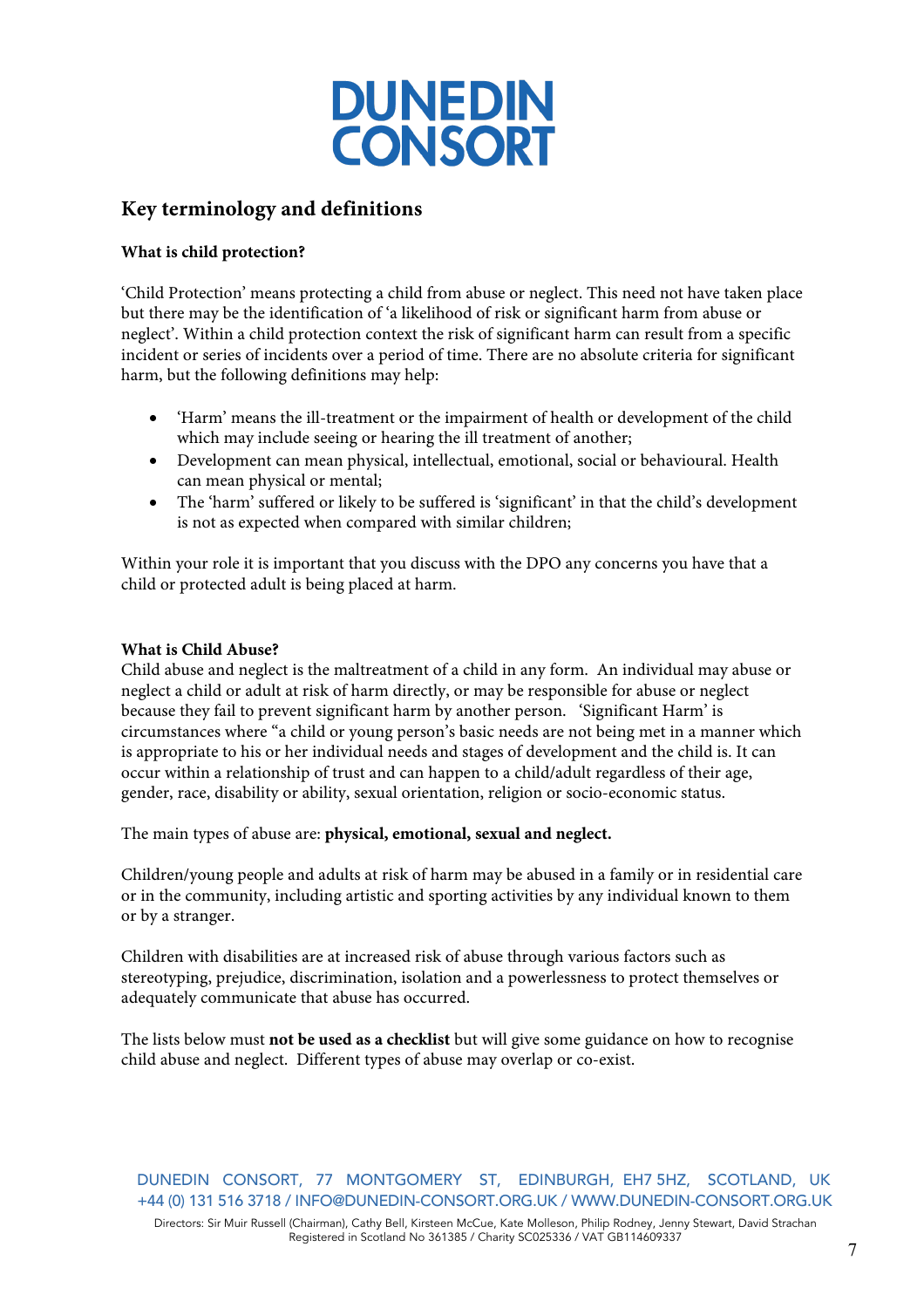

**Physical Abuse** is the causing of physical harm to a child or young person. Physical abuse may involve hitting, shaking, throwing, poisoning, burning or scalding, drowning or suffocating. Physical harm may also be caused when a parent or carer feigns the symptoms of, or deliberately causes, ill health to a child they are looking after (this is known as fabricated or induces illness).

*In a performing arts situation, physical abuse may occur when the nature and intensity of training disregard the capacity of the young person's immature and growing body. Problems may also be encountered when children/young people are working on set or in an alien environment, when extra care and attention is needed.*

**Emotional Abuse** is persistent emotional neglect or ill treatment that has severe and persistent adverse effects on a child's emotional development. It may involve conveying to a child that they are worthless or unloved, inadequate or valued only insofar as they meet the needs of another person. It may involve the imposition of age- or developmentally-inappropriate expectations on a child. It may involve causing children to feel frightened or in danger, or exploiting or corrupting children. Some level of emotional abuse is present in all types of ill treatment of a child; it can also occur independently of other forms of abuse.

*In the performing arts this may occur when the young person is constantly criticized, given negative feedback or forced to perform at levels that are above their capability, with inappropriate levels of expectation. Other forms of emotional abuse could take the form of name-calling and bullying.*

**Sexual Abuse** is any act that involves the child in any activity for the sexual gratification of another person, whether or not it is claimed that the child either consented or assented. Sexual abuse involves forcing or enticing a child to take part in sexual activities, whether or not the child is aware of what is happening. The activities may involve physical contact, including penetrative or non-penetrative acts. They may include non-contact activities, such as involving children in looking at, or in the production of, pornographic material or in watching sexual activities, using sexual language towards a child or encouraging children to behave in sexually inappropriate ways. Child sexual exploitation involves a young person under the age of 18 being manipulated, forced, pressurised or coerced into taking part in a sexual act in exchange for something.

### *In the performing arts, activities which might involve physical contact with students could potentially create situations where sexual abuse may go unnoticed.*

**Neglect** is the persistent failure to meet a child's basic physical and/or psychological needs, likely to result in the serious impairment of the child's health or development. It may involve a parent or carer failing to provide adequate food, shelter and clothing, to protect a child from physical harm or danger, or to ensure access to appropriate medical care or treatment. It may also include neglect of, or failure to respond to a child's basic emotional needs. In its extreme form children can be at serious risk from the effects of malnutrition, lack of nurturing and stimulation. This can lead to serious long-term effects such as greater susceptibility to serious childhood illnesses and reduction in potential stature. With young children in particular, the consequences may be lifethreatening within a relatively short period of time.

DUNEDIN CONSORT, 77 MONTGOMERY ST, EDINBURGH, EH7 5HZ, SCOTLAND, UK +44 (0) 131 516 3718 / INFO@DUNEDIN-CONSORT.ORG.UK / WWW.DUNEDIN-CONSORT.ORG.UK Directors: Sir Muir Russell (Chairman), Cathy Bell, Kirsteen McCue, Kate Molleson, Philip Rodney, Jenny Stewart, David Strachan Registered in Scotland No 361385 / Charity SC025336 / VAT GB114609337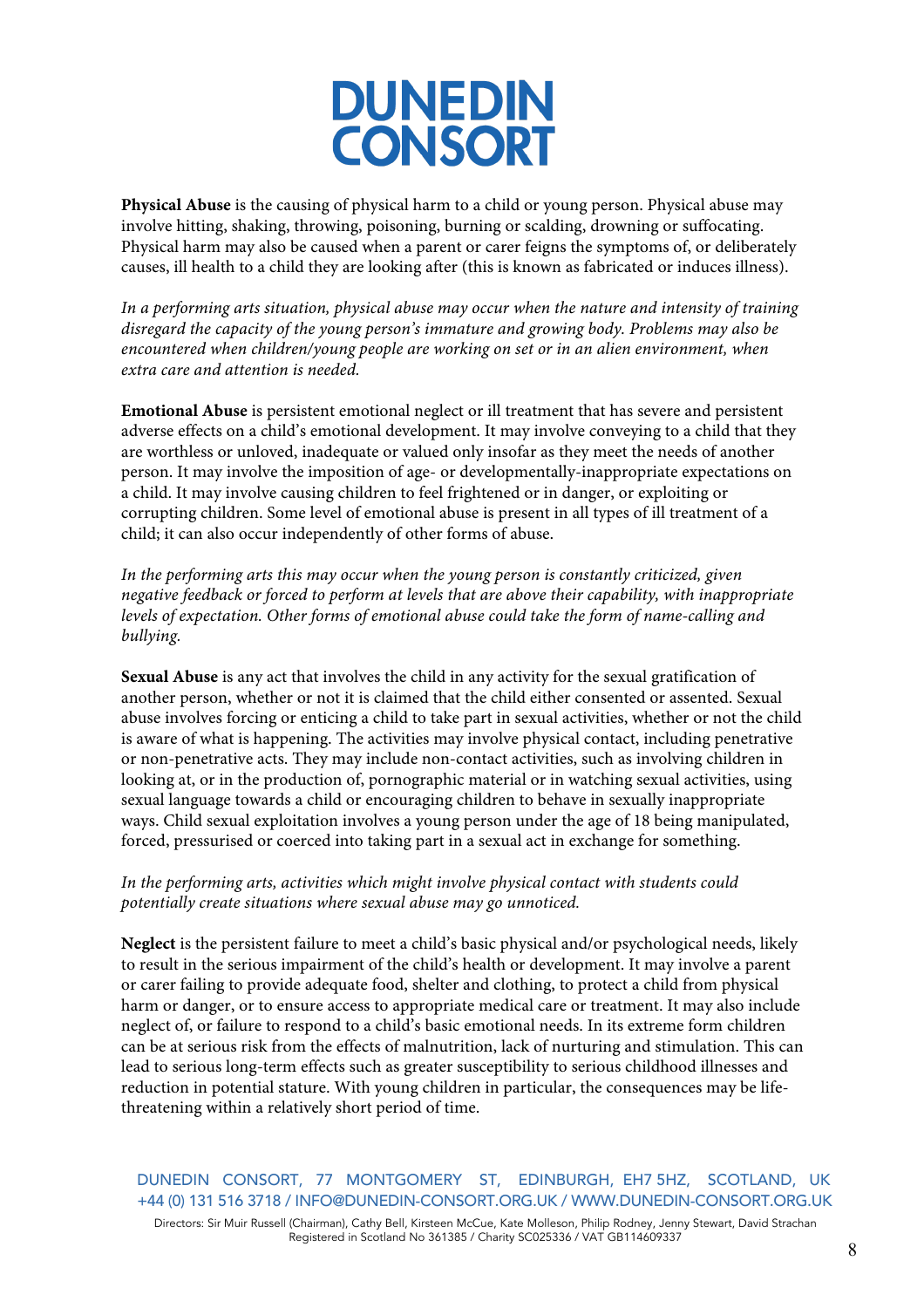

*In the performing arts, this could occur when a tutor does not keep a child or young person physically safe, or when inadequate rest breaks or facilities (such as changing and toilet facilities) are provided.*

#### **Other areas to be aware of:**

**Bullying and Cyber-Bullying -** same type of behaviours including name-calling, spreading rumours and leaving people out, but cyber bullying takes place online. All forms of bullying behaviour is hurtful and damaging . some online behaviour is illegal. Children and young people need to be made aware of the far-reaching consequences of posting inappropriate or harmful content on forums, websites, and social networking platforms. Further information can be found at Respectme: http://www.respectme.org.uk/index.html

**Child Sexual Exploitation** is a form of child sexual abuse, and cannot be considered in isolation, it is a complex issue and involves a young person under the age of 18 being manipulated, forced, pressurised or coerced into taking part in a sexual act in exchange for something. http://www.csethesigns.scot/

**Domestic Abuse** Is widely unreported and it is crucial that staff are aware of the signs of domestic abuse. http://www.scotland.police.uk/keep-safe/advice-for-victims-of- crime/domesticabuse/

**Forced marriage** is considered to be an abuse of human rights under Forced Marriage (Protection and Jurisdiction) (Scotland) Act 2011. Helpline on 0800 027 1234 or visit: http://www.scotland.gov.uk/Topics/Justice/crimes/forced-marriage

#### **Female Genital Mutilation (FGM)** is an offence in Scotland:

http://www.nspcc.org.uk/inform/resourcesforprofessionals/minorityethnic/female- genitalmutilation\_wda96841.html NSPCC helpline: 0800 028 3550

#### **Adult Protection**

An adult at risk of harm is a person (aged 16 years or over) who: is unable to safeguard their own well-being, property, rights or other interests. is at risk of harm. is more vulnerable because they are affected by disability, mental disorder, illness or physical or mental infirmity.

What is harm?

Harm includes all harmful conduct and, in particular, includes:

- conduct which causes physical harm
- conduct which causes psychological harm, for example, causing fear, alarm or distress
- unlawful conduct which appropriates or adversely affects property, rights or interests for example, theft, fraud, embezzlement or extortion
- conduct which causes self-harm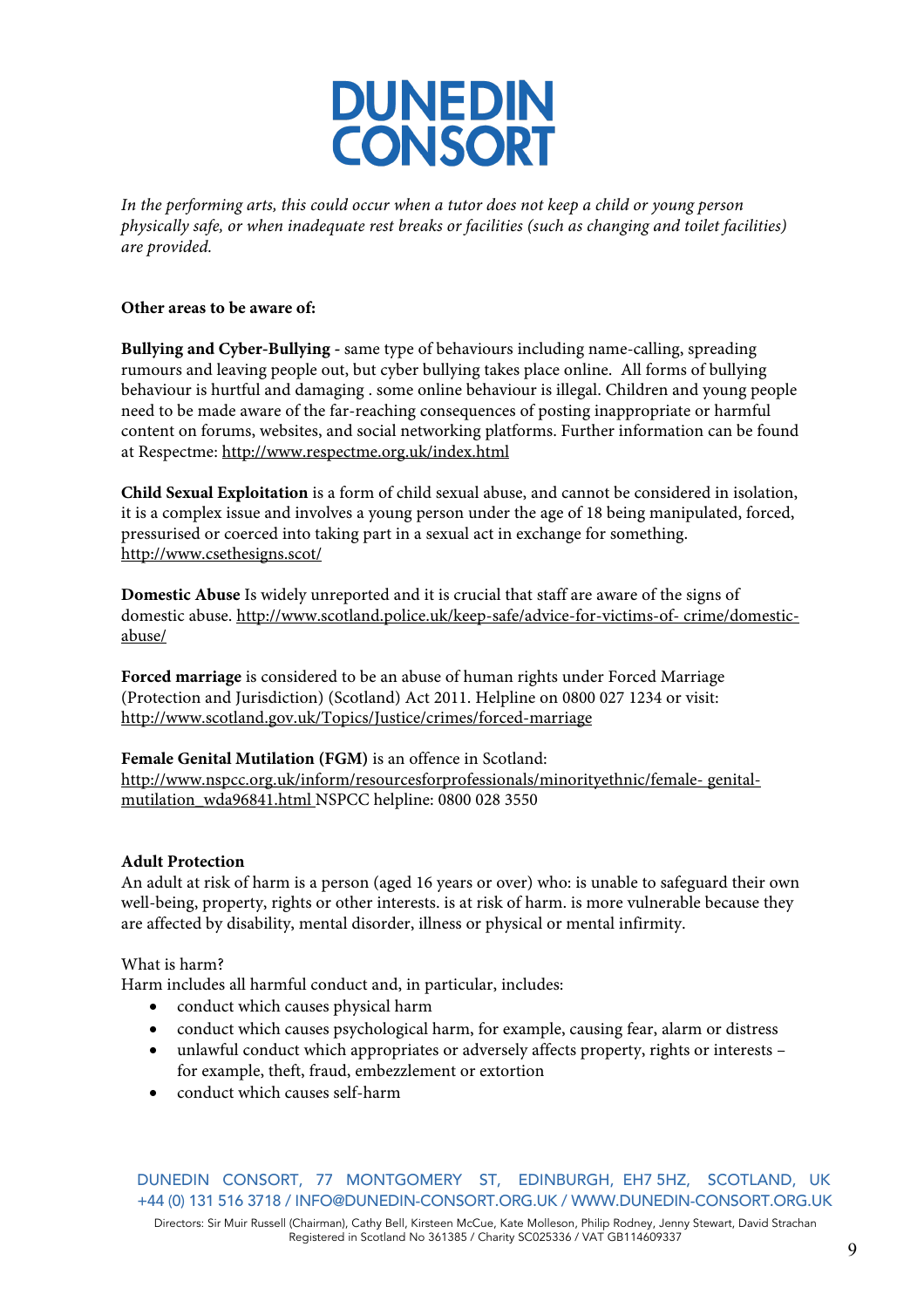

As with child protection, abuse of adults includes physical, emotional, neglect (and acts of omission) and sexual abuse. Further categories include financial or material.

# **Code of Practice**

Dunedin Consort staff will adhere to this Code of Practice and its principles in their approach to all children, young people and adults at risk of harm. Best practice will help protect children, young people, adults at risk of harm and staff; they take into consideration that both parties can be vulnerable at any time within a one to one or small group teaching situation:

- 1. Best practice includes valuing and respecting children as individuals, in line with the UN Convention on the Rights of the Child and the Scottish Government's GIRFEC framework.
- 2. It is important not to have any inappropriate physical contact with children/young people and this must be avoided. Inappropriate physical contact could be defined as unnecessary contact, or contact which could be seen to encroach on an individual's space in a way that could make them feel uncomfortable. Where physical contact/assistance is appropriate (for example, in music when adjusting a bow/instrument hold), it is important to always explain to the individual what is going to happen, to ensure that actions cannot be misinterpreted and to make sure that others in the vicinity are clear as to the actions that are going to take place.
- 3. It is against Dunedin Consort's policy for a member of staff to travel with children, young people or adults at risk of harm alone in a car, no matter how short the journey. Another staff member should always be present, unless the specific issue has been discussed with a DPO and consent has been obtained from the parent/legal guardian.
- 4. Never make suggestive or inappropriate remarks to or about a child, young person or adult at risk of harm, even in the spirit of fun, as this could be misinterpreted.
- 5. When teaching in a one to one or small group situation, staff should take care to observe certain aspects of their teaching environment in respect to the comfort and safety of both students and staff. These should include:
	- I. A clear pathway to the door, (teachers should avoid working between the student(s) and the door).
	- II. Avoidance of coverage under any circumstance of any windows within the room or the door if working in a one-to-one situation.
	- III. If the room does not have a window, then the door should be kept open where possible.
- 6. When children, young people or adults at risk of harm are changing clothes, if the presence of an adult is necessary, there must be a minimum of two adults in the room at all times.
- 7. The consent of parents/legal guardians of children and young people under the age of 18 and adults at risk of harm must be sought prior to the taking of any images (photographs or filming) and this consent should cover both the taking/recording of images and any subsequent publication of them either in printed (marketing materials, reports etc.) or electronic (websites, e-newsletters, presentations) format. A consent form is included below, and this, or an electronic version of it or similar, must be completed prior to any images of children or young people being taken.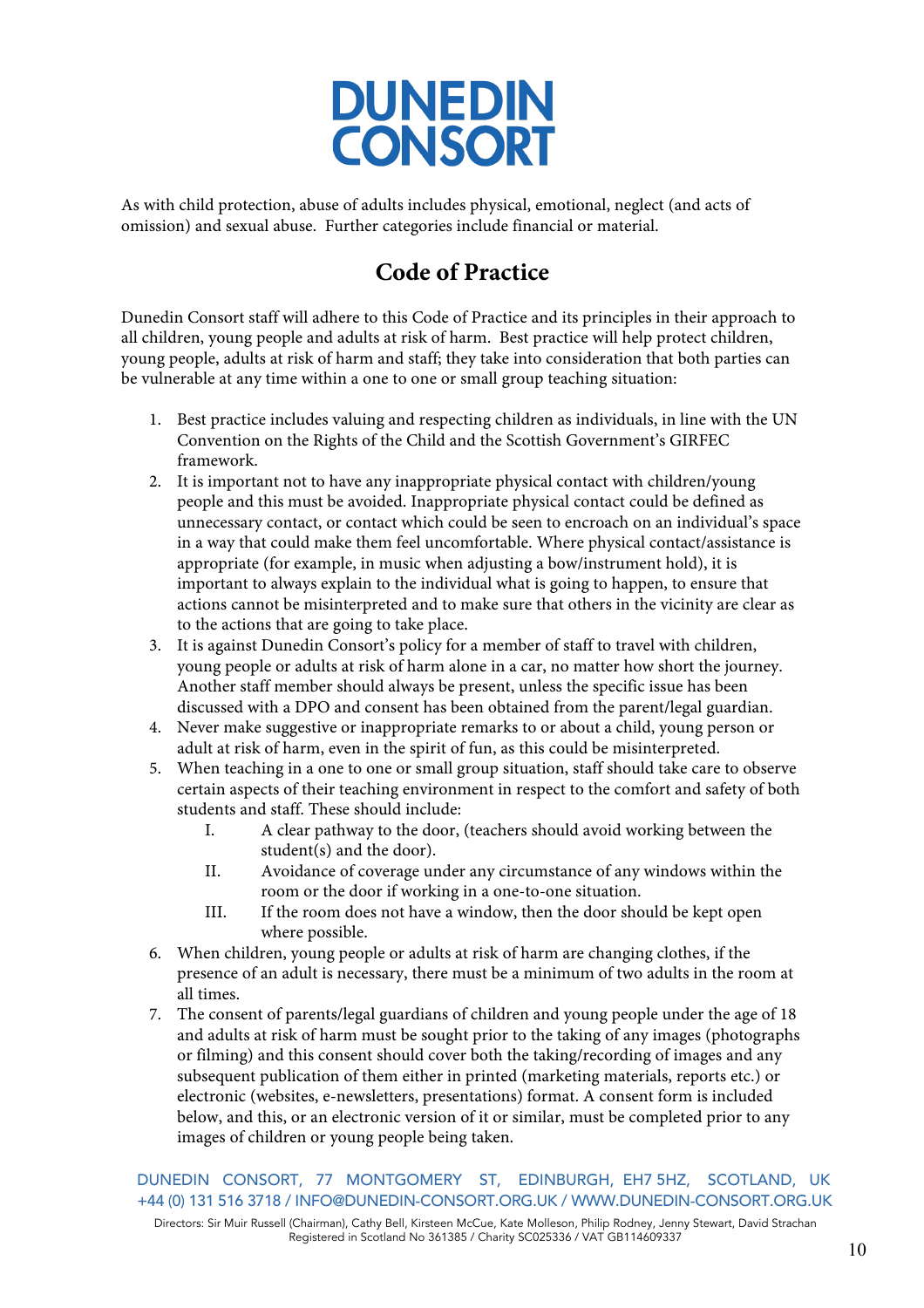

- 8. Any member of staff who is aware that a child, young person or adult at risk of harm may have become inappropriately attracted to a member of staff (including themselves) should report this to the DPO who will be able to provide advice, support and guidance and also monitor or take action as required.
- 9. Similarly, any member of staff who is aware that a member of staff (including themselves) may have become inappropriately attracted to a child, young person or adult at risk of harm, must bring this to the attention of the DPO who will be able to provide advice, support and guidance and also monitor or take action as required.
- 10. Where it appears that working relations between a child, young person or adult at risk of harm and a member of staff may be starting to break down, the DPO must be informed and a process put in place to monitor the situation to ensure the relationship does not deteriorate further.
- 11. A member of staff working on behalf of Dunedin Consort will never enter a student's home.
- 12. Staff must never give out personal details of anyone, especially those of a child, young person or adult at risk of harm. Similarly, never give your own personal details to a child, young person or adult at risk of harm.
- 13. It is important that you keep yourself abreast of the Dunedin Consorts policies and procedures on a regular basis.
- 14. Make time with your colleagues to discuss the topic of keeping children, young people and adults at risk of harm safe.
- 15. If you are in any doubt or need further guidance, please consult Dunedin Consort's DPO.

### **What to do if a child, young person or adult at risk of harm discloses to you (including historical abuse)**

Adults don't always recognise, understand or react appropriately when a child/young person or adult starts to tell them about experiences of abuse and that this can mean that they don't get the support they need. If a child/adult discloses abuse, remember that this may be the beginning of a legal process, as well as of a process of recovery. Legal action against a perpetrator can be seriously damaged by any suggestion that the child/adult has been led in any way.

The following guidance should be followed as far as possible:

- Show them you care, help them, OPEN UP. Give them your full attention and you're your body language open and encouraging. Be compassionate, be understanding and reassure them their feelings are important. Phrases like "you've shown such courage today" help.
- Take your time, SLOW DOWN. Respect pauses and don't interrupt them let them go at their own pace. Recognise and respond to their body language. And remember that it may take several conversations for them to share what's happened to them.
- Show you understand, REFLECT BACK. Make it clear you're interested in what they're telling you. Reflect back what they've said to check your understanding – and use their language to show its their experience.

### **A flowchart of the procedure for reporting concerns can be found at Appendix A and there is an Incident Report Form at Appendix B.**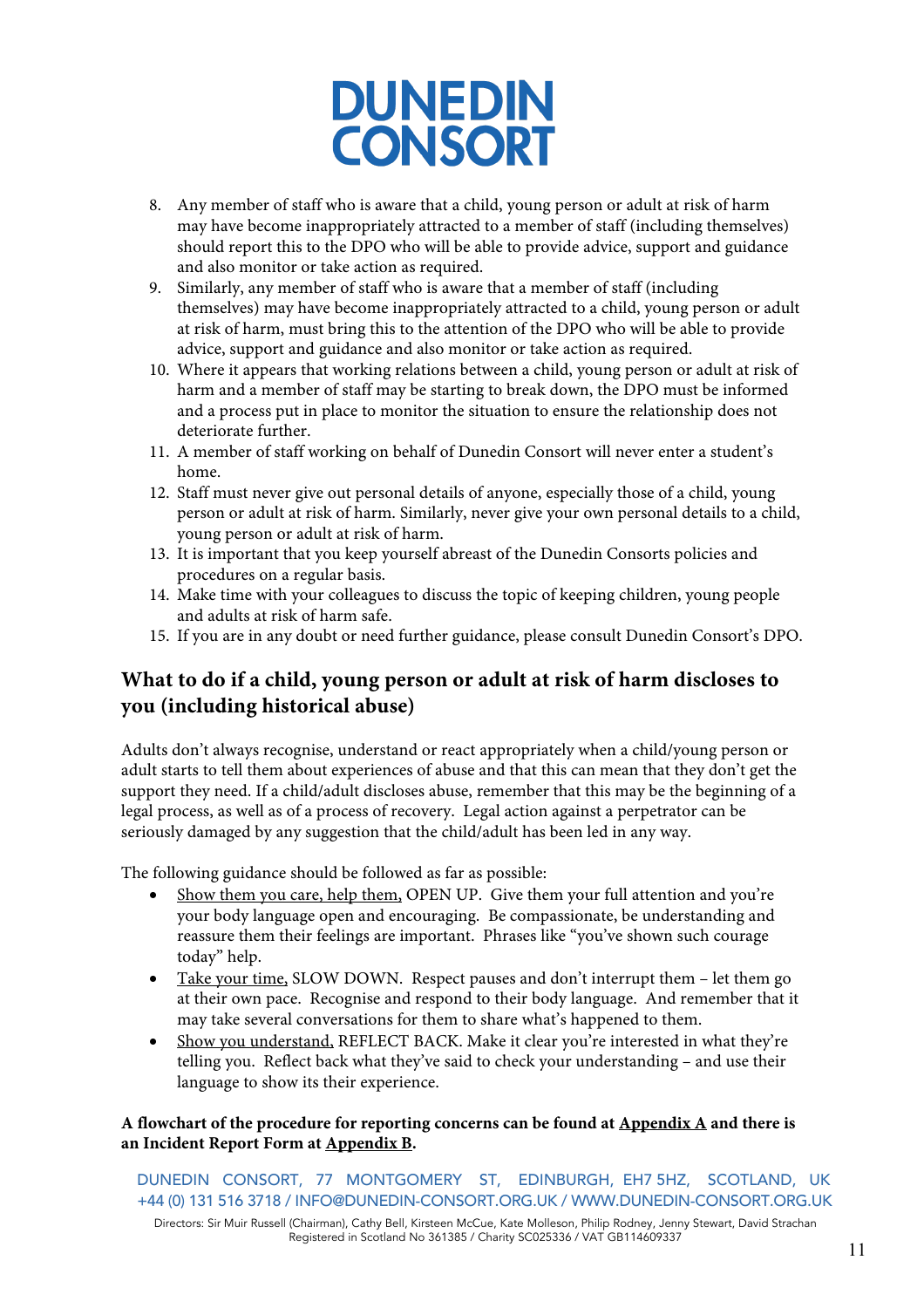

Staff should be aware that:

- it is **not their responsibility to investigate** suspected cases of abuse
- they should not take any action beyond that in their organisation's procedures **and**
- they cannot promise a child/adult complete confidentiality they must explain that they may need to pass information to other professionals to help keep the child or other children safe.

**If we have concerns, we MUST ACT** – it may be the final piece of the jigsaw that is needed to protect that child, or we may prevent other children from being hurt.

If the child/adult decides to withdraw at this stage, the adult should stress that they can have further discussions in the future – that there will always be someone to listen to them. They should also be given alternative sources of support such as the telephone number of **ChildLine – 0800 11 11**. However, the child/adult should also be told that their current concerns will be passed on.

- **Affirm their feelings** as expressed by them (show empathy).
- **Ask open, non-leading questions – Remember it is not your role to investigate** Keep questions to the absolute minimum necessary to ensure a clear and accurate understanding of what has been said.
- **Re-assure** that they are being courageous in 'telling'.
- **Do not make value judgements** about an alleged abuser/s and what has taken place.
- **Explain that information will be passed on** to another member of staff and explain why this is important.
- **Explain the next step, be open and honest**, reassure that they will be kept informed of what is happening and will be supported as appropriate. Any information subsequently shared with the child/adult should always be appropriate to their age and stage of development and should not breach the confidentiality of any other parties involved.
- **Treat the allegation very seriously** and report it immediately to DPO/Depute DPO/Establishment Head.
- **Write down** exactly what you have been told using the pro-forma shown in this guidance. Always try to record what the child/adult said (if a verbal allegation) and the words they used. If the allegation came to light through other sources (e.g. drama, play etc.), include any original material (if available) with the completed pro-forma. A copy of the record may be required (at a later date) as part of the child/adult protection process or as evidence for future criminal prosecution.
- **Remember that the child's/adult's welfare is paramount** even where the child's parents/carers are considered to the primary client(s) of your service.
- **On no account speak with the parent/carer** about what has happened until the DPO has advised on the next step.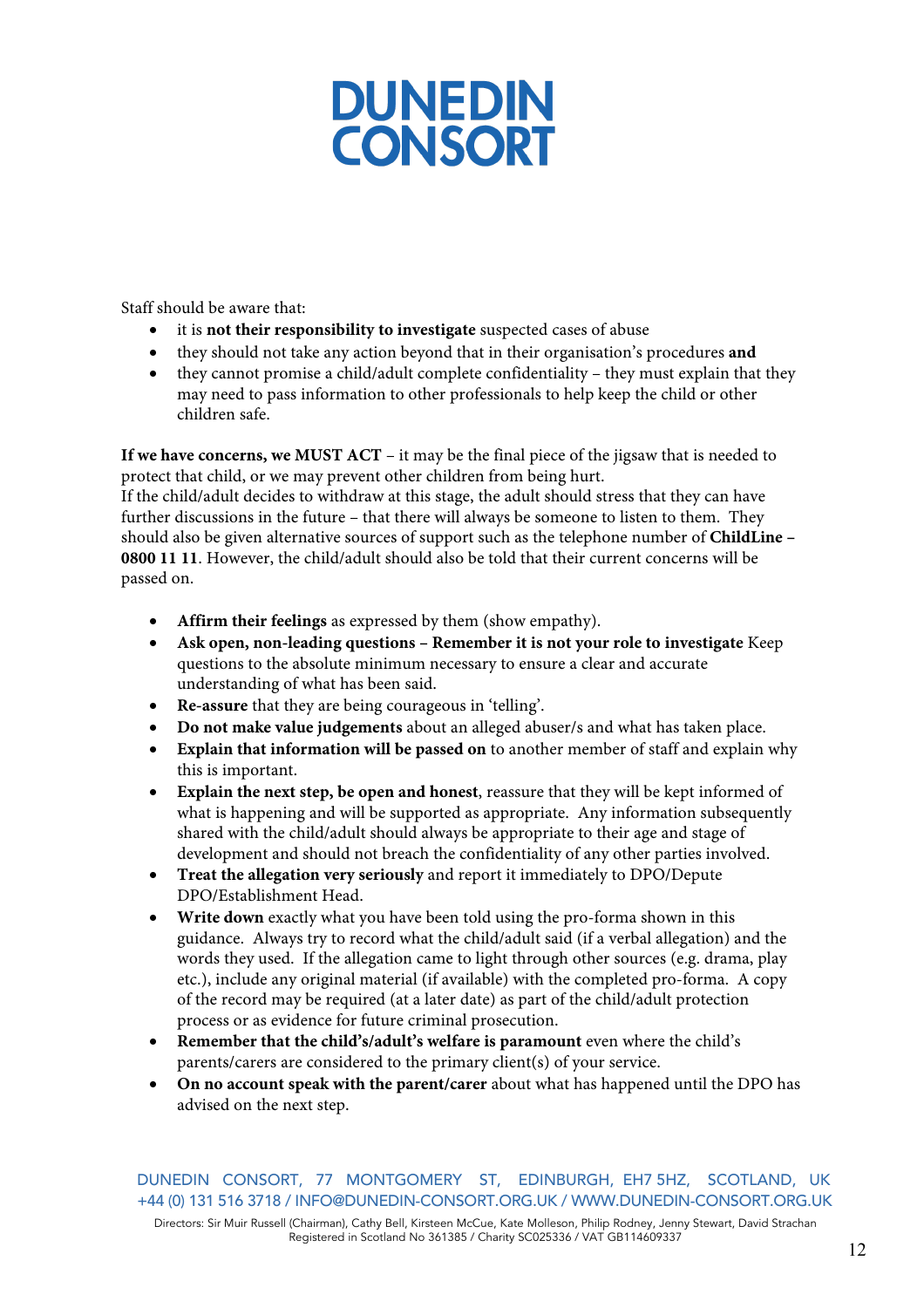

- **Where the need for urgent medical intervention** is indicated, the DPO must take action to ensure medical treatment. First aid and urgent removal to hospital accompanied by an appropriate staff person will be a priority, followed by immediate notification to Police, as appropriate.
- **Ask for support**. It is recognised that dealing with child/adult protection concerns can have stressful consequences for workers so the provision of support is essential.

The process for the reporting and the subsequent handling of the matter by the DPO is laid out in the flowchart below.

Children and young people from birth to 18, or beyond if still in school, may have Named Person to help support their wellbeing within the GIRFEC approach.

The Named Person will be a point of contact for any concerns about a child's welfare and wellbeing and will carefully consider the situation by asking five questions:

- **What is getting in the way of this child's or young person's wellbeing?**
- **Do I have all the information I need to help this child or young person?**
- **What can I do now to help this child or young person?**
- **What can my agency do to help this child or young person?**
- **What additional help, if any, may be needed from others?**

Once they have considered the situation they may discuss with the child's parent(s) and other appropriate professionals if required, to assess what needs to be done to improve the child's or young person's wellbeing. (please note: if named person is not in place within the local authority area the child lives in you can call your local social work office or NSPCC on 0808 800 5000 to discuss your concerns)

### **Escalation process – what to do if concerns are not being appropriately acted upon**

Escalating is the course of action that should be taken when there are concerns that a child's/adult's safety is compromised and the current action of either Dunedin Consort or other external agencies do not support the protection of a child or adult at risk of harm. This also applies if Dunedin Consort has concerns that an external agency is not acting on concerns appropriately.

If you have concerns about the safety or welfare of a child/adult and feel they are not being acted upon by your manager or DPO you can take further advice from social care yourself, contact the NSPCC Helpline however in the first instance, the aim should be to resolve the disagreement at the lowest level between those involved. If this fails, the matter will be raised with the Designated Board Member for Child/Adult Protection for further discussion and to agree a course of action. A record of all conversations and actions must be kept.

DUNEDIN CONSORT, 77 MONTGOMERY ST, EDINBURGH, EH7 5HZ, SCOTLAND, UK +44 (0) 131 516 3718 / INFO@DUNEDIN-CONSORT.ORG.UK / WWW.DUNEDIN-CONSORT.ORG.UK Directors: Sir Muir Russell (Chairman), Cathy Bell, Kirsteen McCue, Kate Molleson, Philip Rodney, Jenny Stewart, David Strachan Registered in Scotland No 361385 / Charity SC025336 / VAT GB114609337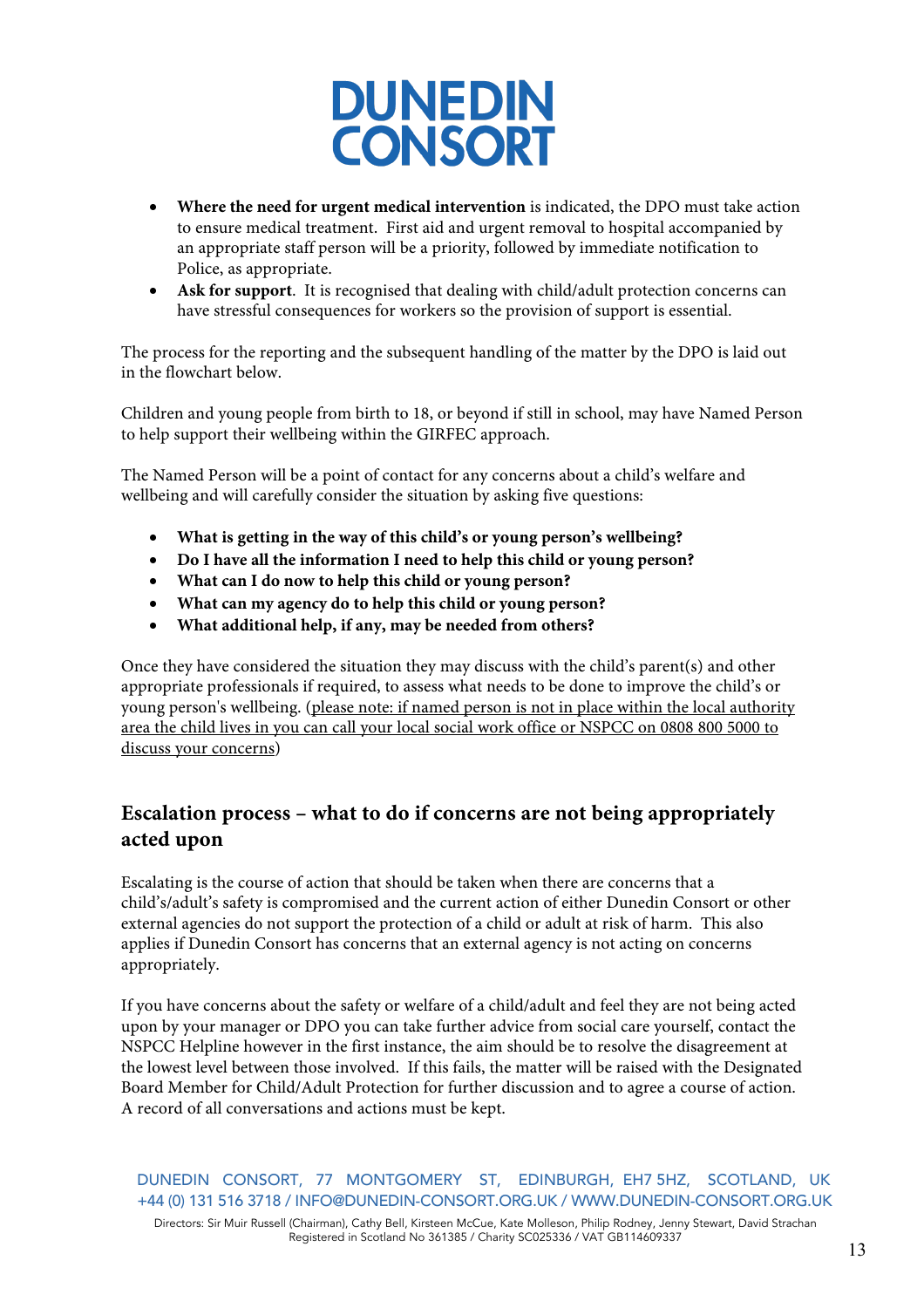

#### **Dunedin Consort acknowledge that:**

- Problem resolution is an integral part of professional co-operation and joint working to protect children/adults.
- Professional disagreement requires resolution in a constructive and timely fashion.
- At no time must professional disagreement distract from ensuring the child/adult is safe.
- The aim must be to resolve a professional disagreement at the earliest possible stage.

DUNEDIN CONSORT, 77 MONTGOMERY ST, EDINBURGH, EH7 5HZ, SCOTLAND, UK +44 (0) 131 516 3718 / INFO@DUNEDIN-CONSORT.ORG.UK / WWW.DUNEDIN-CONSORT.ORG.UK Directors: Sir Muir Russell (Chairman), Cathy Bell, Kirsteen McCue, Kate Molleson, Philip Rodney, Jenny Stewart, David Strachan Registered in Scotland No 361385 / Charity SC025336 / VAT GB114609337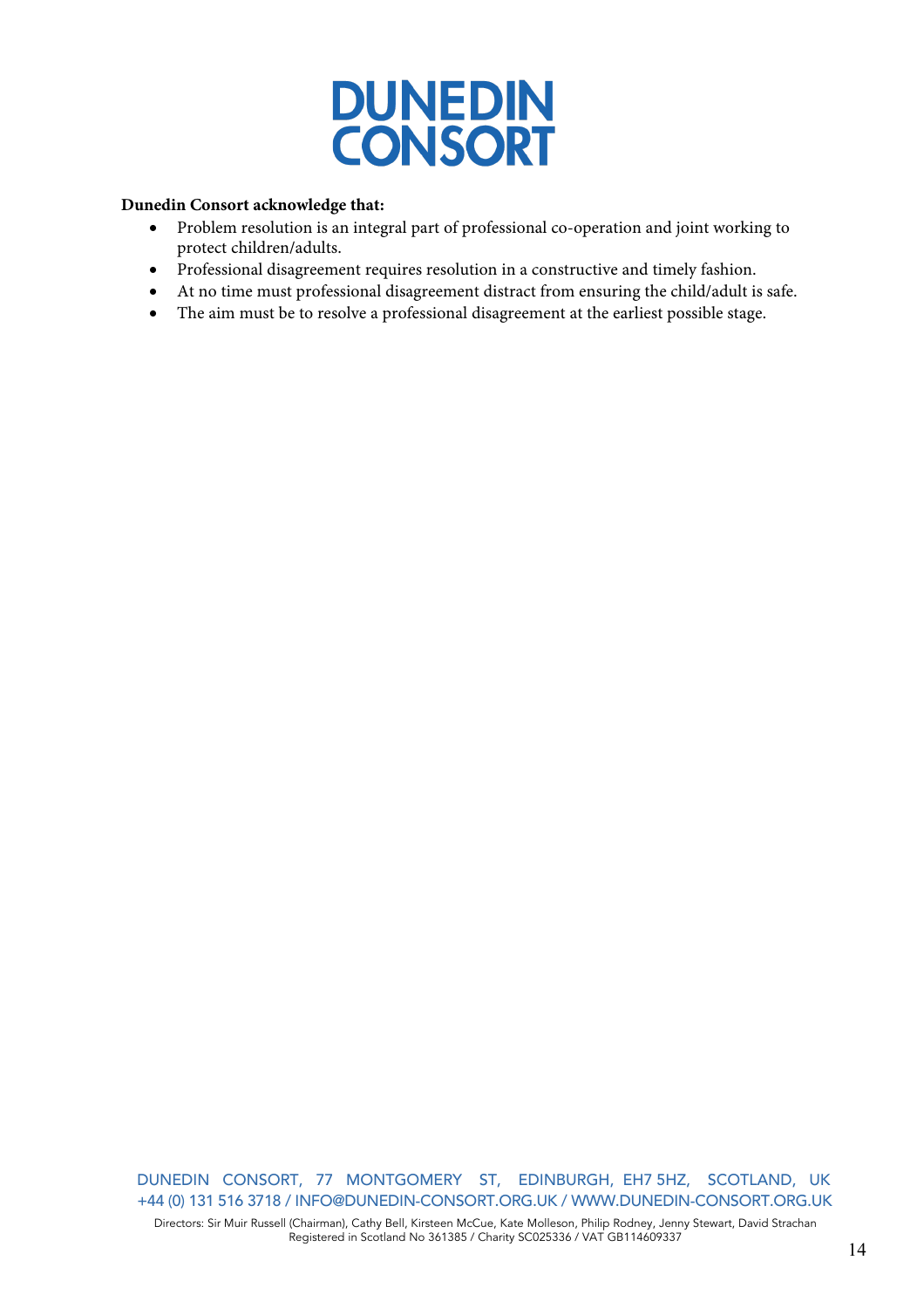

### **Managing allegations against staff and volunteers**

Any concerns about the welfare of a child, young person or adult at risk of harm arising from alleged poor practice, abuse or harassment by an employee of Dunedin Consort must be discussed with the DPO and reported immediately to the Chief Executive and/or Board Member for Child/Adult Protection, as appropriate.

Concerns about a member of staff may fall into any of the following three categories where someone has:

- Behaved in a way that has harmed the child, or may have harmed a child
- Possibly committed a criminal offence against or related to a child
- Behaved towards a child or children in a way that indicates they may pose a risk of harm to as a member of staff s/he is unsuitable to work with children

The procedure for reporting any such concerns is outlined in **Appendix B**.

### **Supporting employees**

- Employers have a duty of care to their employees. They should ensure they provide effective support for anyone facing an allegation and provide the employee with a named contact if they are suspended.
- Suspension should be carefully considered and is not automatic.
- It is essential that any allegation is dealt with very quickly, in a fair and consistent way that provides effective protection for the child and at the same time supports the person who is the subject of the allegation.
- All options to avoid suspension should be considered prior to taking that step.

Where it is clear that an investigation by the police is unnecessary, the DPO should discuss the next steps with the Chief Executive and/or the Board Member for Child/Adult Protection.

- Keep Records on an individual's file until retirement or 10 years if that will be longer.
- Decisions regarding suspension are with the employer.
- If Dunedin Consort removes an individual (paid or unpaid) from work such as looking after children or adults (or would have, had the person not left first) because the person poses a risk of harm to children or adults, the organisation must make a referral to the Disclosure Scotland. It is an offence to fail to make a referral without good reason.

### **Whistleblowing**

Dunedin Consort understand that staff and volunteers will often be the first to know when someone inside or connected with the organisation is doing something illegal, dishonest, or improper, but may feel apprehensive about voicing their concerns. However, it is in the interest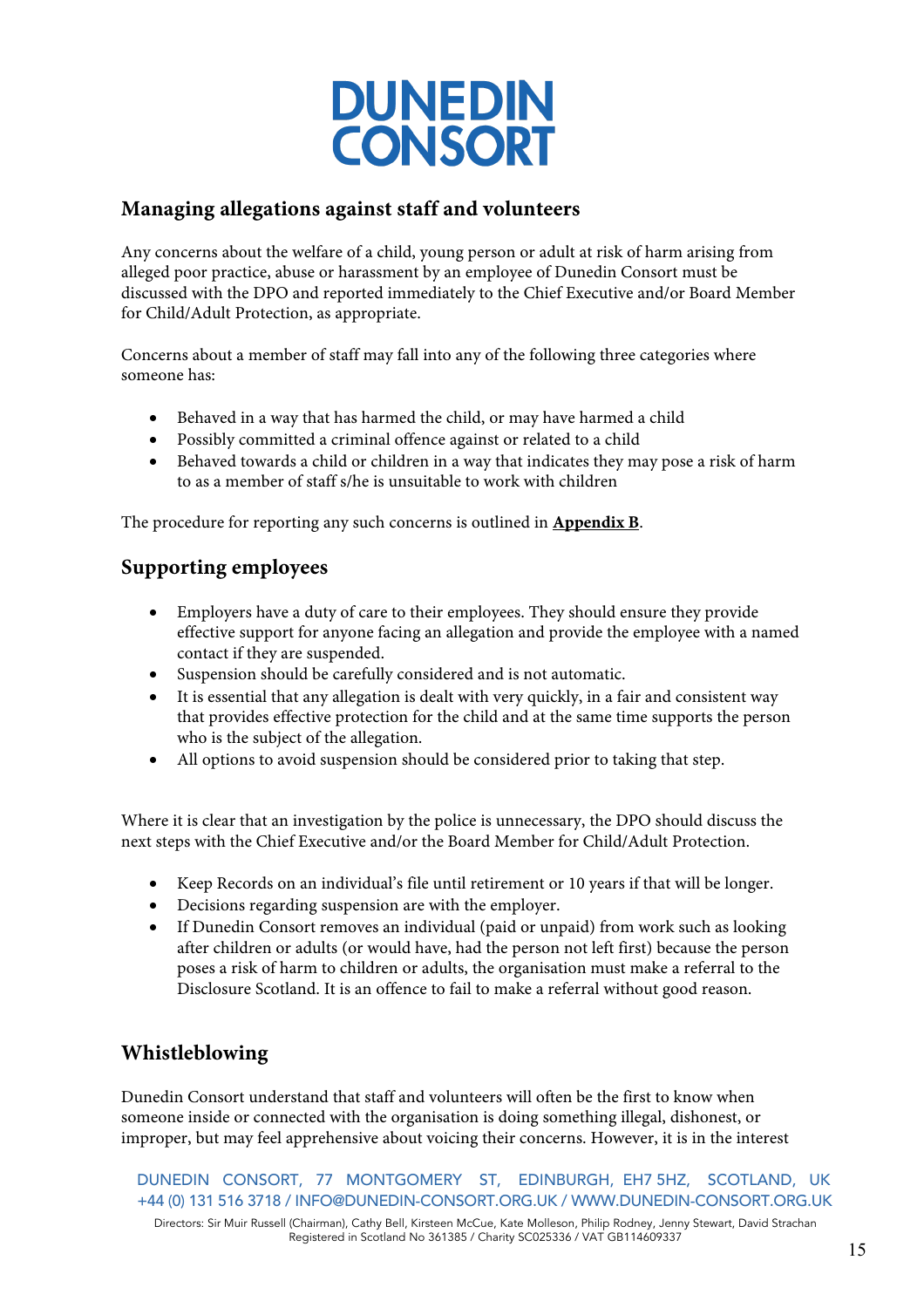

of everyone, and the organisation that individuals with knowledge of wrongdoing are supported in reporting such behaviour.

Any individual with knowledge of any such activities should inform their

DPO/supervisor/manager who will take the matter further as appropriate and necessary or alternatively call NSPCC Whistleblowing advice line on 0808 028 0285.

### **Social media**

It is recognised that Social Media sites have become a significant way of life for many people and that, when used appropriately, are a positive way of keeping in touch with friends and colleagues as well as providing an opportunity to communicate through media.

There are instances, however, where these sites can be used inappropriately in terms of content or substantial use during working hours.

- A staff member should not refer to any confidential information relating to their employment. This includes potentially sensitive or confidential information about Dunedin Consort.
- Any misuse of a Social Networking site including acts committed that may bring Dunedin Consort into disrepute, may result in disciplinary action against the staff member and could constitute gross misconduct.
- Social Networking sites should not be used for accessing or sharing illegal content.
- If a member of staff is concerned by information or content posted on one of Dunedin Consort official sites (i.e. Twitter, Facebook, YouTube, Instagram) they should raise this concern with their DPO/line manager.
- Staff should refrain from using language which could cause offence to others.
- Privacy should be respected always if a staff member wishes to post a photograph or information on an individual, they should gain prior permission from the individual and must not be posted on personal pages.
- Viewing and updating personal sites is not permitted during working times. Reasonable access of these sites is acceptable during breaks and lunch periods.
- Staff must not friend/follow on their personal sites those that attend Dunedin Consort under any circumstances.

### **Photography**

Permission must be sought to use imagery of participants in any activities of Dunedin Consort. It must be made clear where the photographs are to be used. A model form for seeking permission can be found in **Appendix B**.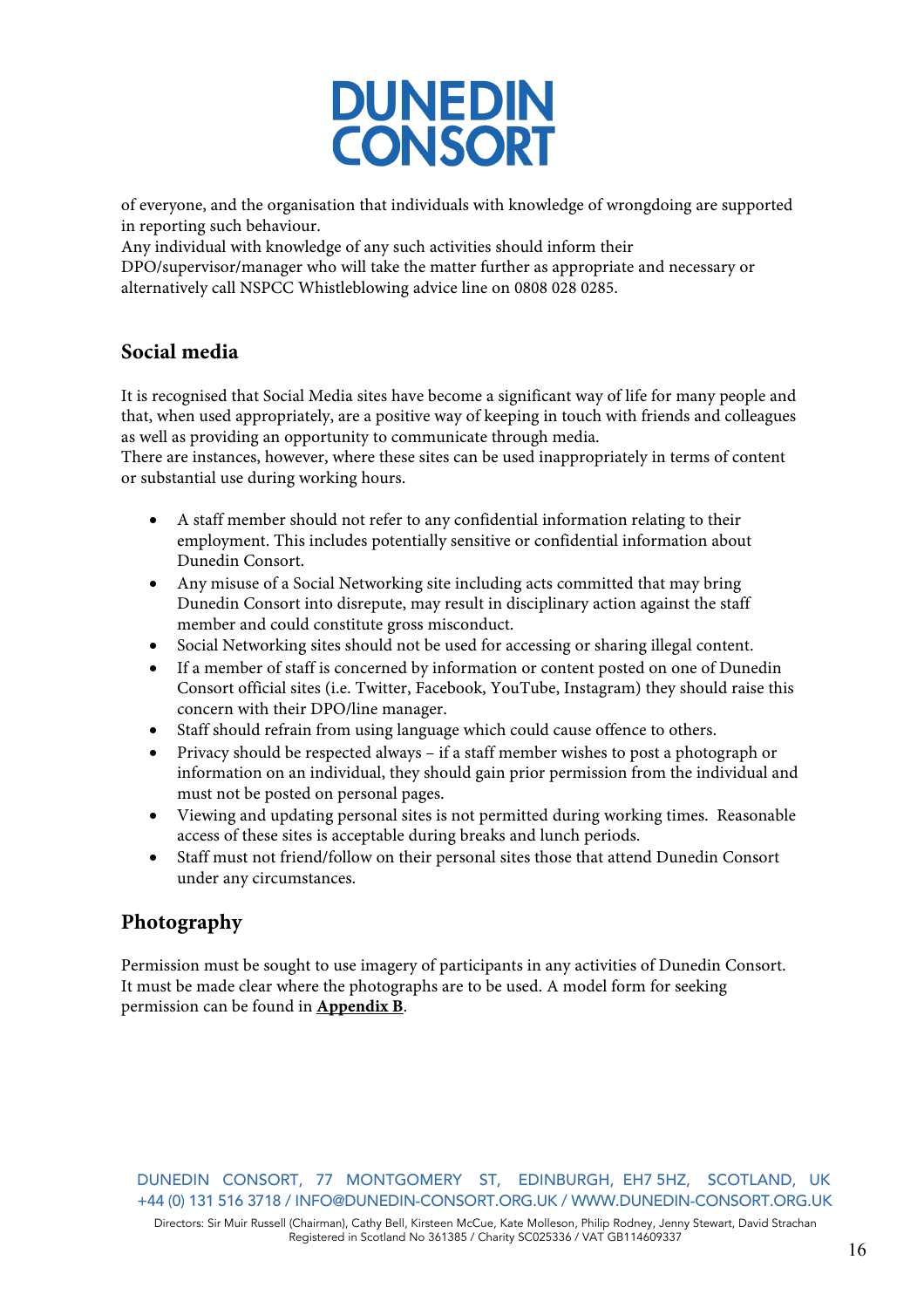

### **Recruitment and employment**

Dunedin Consort will take all reasonable steps to prevent unsuitable people from working with children and adults, in line with its Safer Recruitment Policy outlined below. All staff and volunteers will be interviewed, required to be members of PVG and have two suitable references of their suitability to work with children/young people/adults. Dunedin Consort will ensure that all employees who come into contact with children and adults will be PVG (Disclosure (Scotland) Act 2020) registered to ensure that the employee is not barred from working with children or adults.

### **SELECTION**

- All applicants, for paid and unpaid positions, will complete an Application Form.
- Shortlisted applicants will be invited to attend an interview.
- Shortlisted applicants will be asked to provide references, and these will always be taken up prior to confirmation of appointment.
- We will follow up each reference with a telephone call or personal contact, during which we will discuss the applicant's suitability to work with children/young people/adults at risk of harm.

#### **TRAINING**

- successful applicants will receive induction training, which will give an overview of the organisation and ensure they know its purpose, values, services and structure.
- Relevant training and support will be provided on an ongoing basis, and will cover information about their role and opportunities for practising skills needed for the work.
- Training on specific areas such as Health & Safety, Identifying and Reporting Abuse, and Confidentiality, will be given as a priority to new staff and volunteers and will be regularly reviewed.

#### **SUPERVISION**

- All staff and volunteers will have a designated Supervisor, who will provide regular feedback and support.
- Every member of staff and volunteer will attend an Annual Review, where their performance, skills, motivation and expectations will be discussed. Annual Reviews will be recorded and copies made available to staff member/volunteer.

### **Contractors and Sub Contractors**

- The responsibility for employees of contractors, and sub-contractors remain with the main contractor who must ensure that they are informed about their responsibility to report any concerns directly to them in the first instance and/or to an identified DPO in line with this policy and procedure.
- Recruitment of Ex-offenders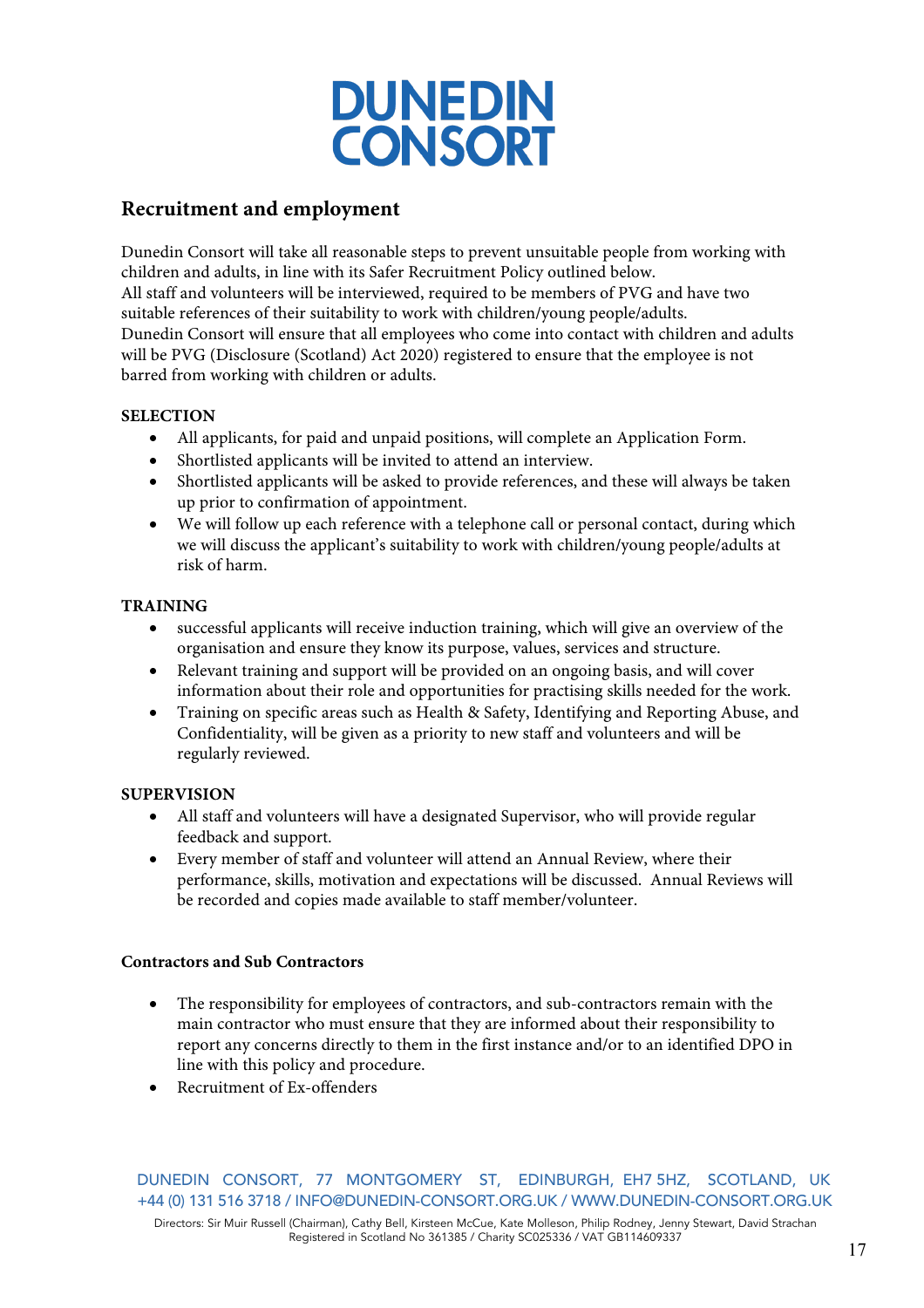

Dunedin Consort will treat any applicant for any position (paid or voluntary) within our organisation fairly, and not discriminate unfairly against the subject of a PVG on the basis of a conviction or other information revealed.

- We will request the appropriate level of PVG only where it is necessary and relevant to the position sought.
- Where a position requires a PVG, we will make this clear on the application form, job advert and any other information provided about the post.
- At interview, we will ensure that open and measured discussions can take place about offences.
- Failure to reveal information at interview, that is directly relevant to the position sought, could lead to the withdrawal of an offer of employment.
- At interview, or when receiving a PVG which indicates a conviction, we will take into consideration the following:
	- o Whether the conviction is relevant to the position being offered
	- o The seriousness of the offence revealed
	- o The length of time since the offence took place
	- o Whether the applicant has a pattern of offending behaviour
	- o Whether the applicant's circumstances have changed since offending took place

We will ensure that all our staff members/volunteers involved in the recruitment process are aware of the Policy and have received relevant training and support.

### **Learning and development**

Dunedin Consort has a responsibility to ensure all new staff undertake an induction programme. As part of this induction programme, Dunedin Consort will ensure all staff are made aware of and understand their responsibilities in respect of its Protection Policies.

### **Other sources for help**

NSPCC – 0808 800 5000

Childline www.childline.org.uk 0800 1111 CEOP – Child Exploitation Online Protection www.ceop.police.uk/safety-crime thinkyouknow - online safety education programme for CEOP www.thinkyouknow.co.uk Social Work – (insert local office number here) Police Scotland – 101 or 999 for emergency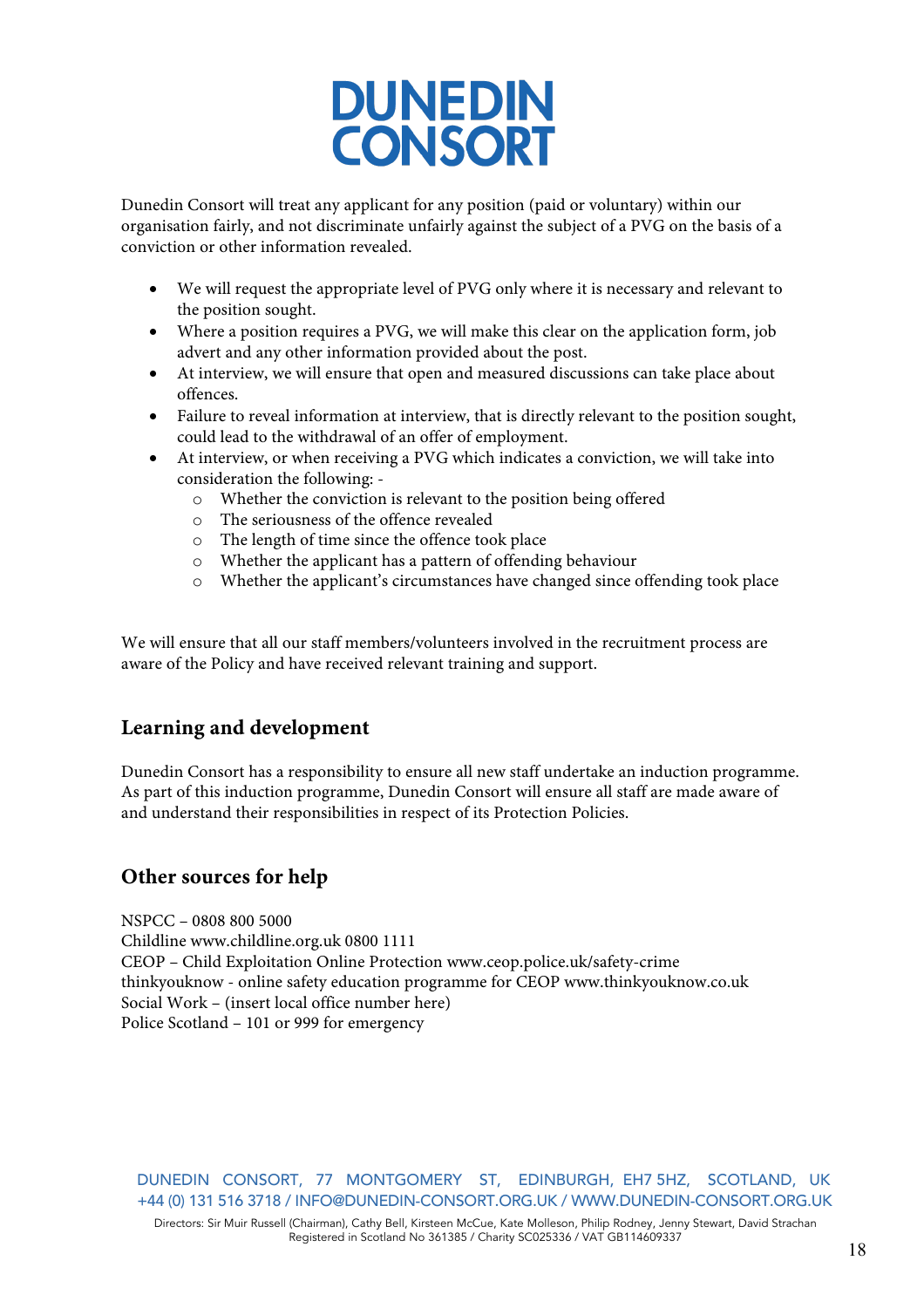

Dunedin Consort 77 Montgomery Street Edinburgh EH7 5HZ

We are committed to reviewing our policy and good practice annually. This policy was last reviewed on:

Date: 03.02.2022

Signed:

Yttttill

Jo Buckley, Chief Executive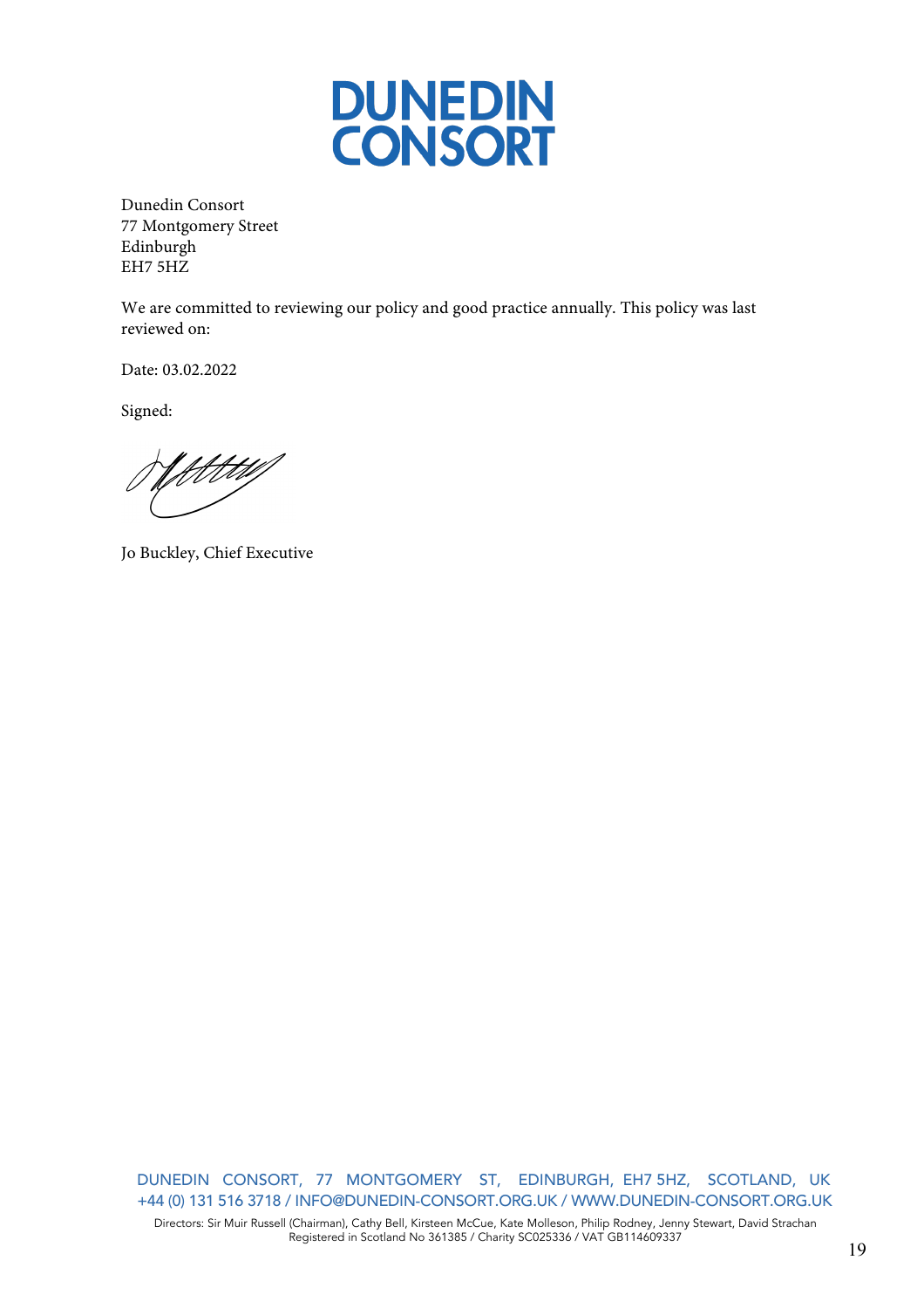

# **Appendix A: Procedure for reporting concerns**

This flow-chart demonstrates the process by which concerns about children/young people will be addressed by Dunedin Consort.



**You must immediately refer the matter to a Designated Protection Officer if a disclosure is made to you. It is important to remember that your responsibility is to refer, not to investigate.**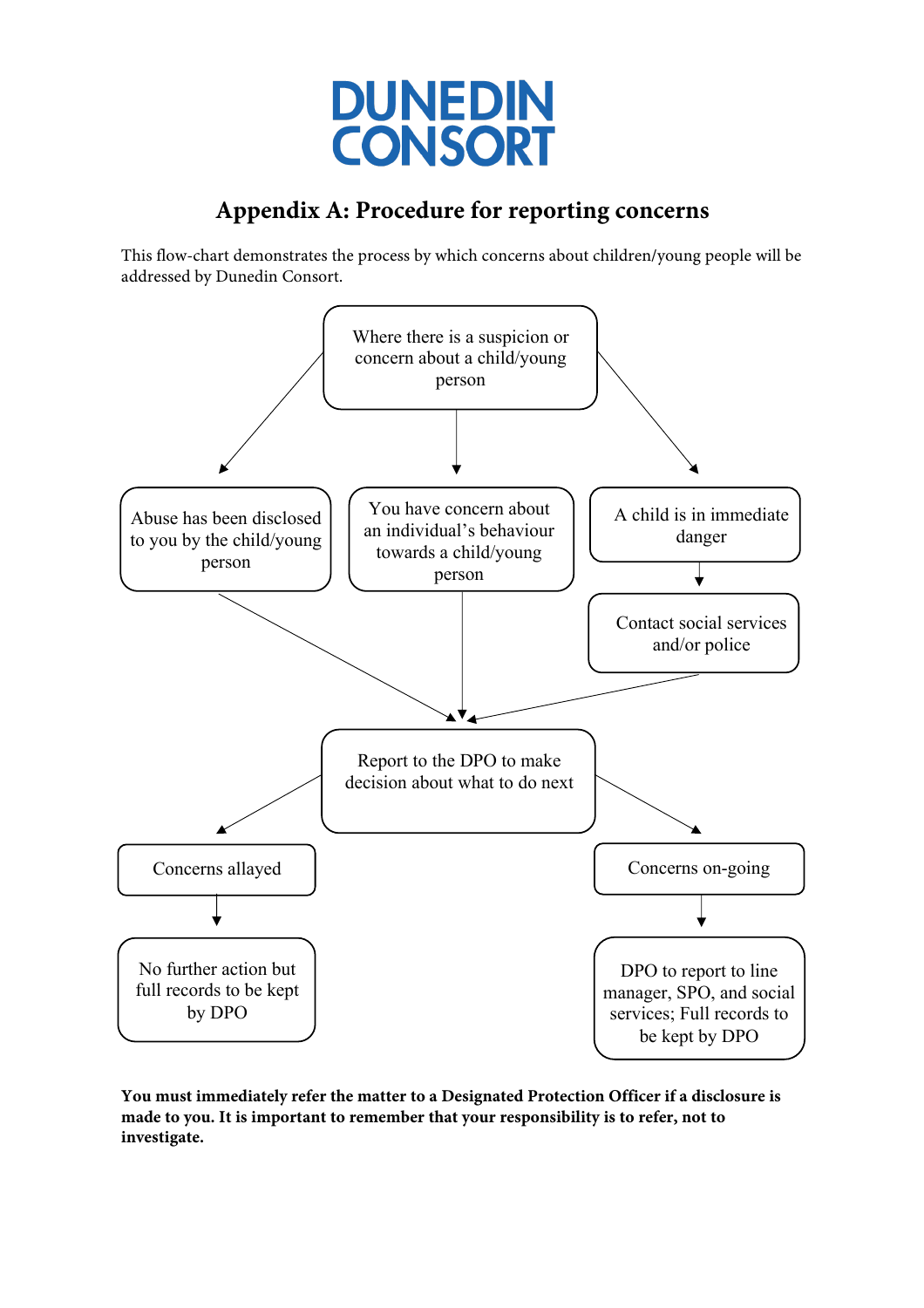

## **Appendix B: Allegations against staff**



DPO and Designated Board Member will determine if the allegation needs to be referred to Police Scotland for further investigation/referral to Disclosure Scotland. Suspension may be applied while disciplinary procedures must await the outcome of any investigation by the police.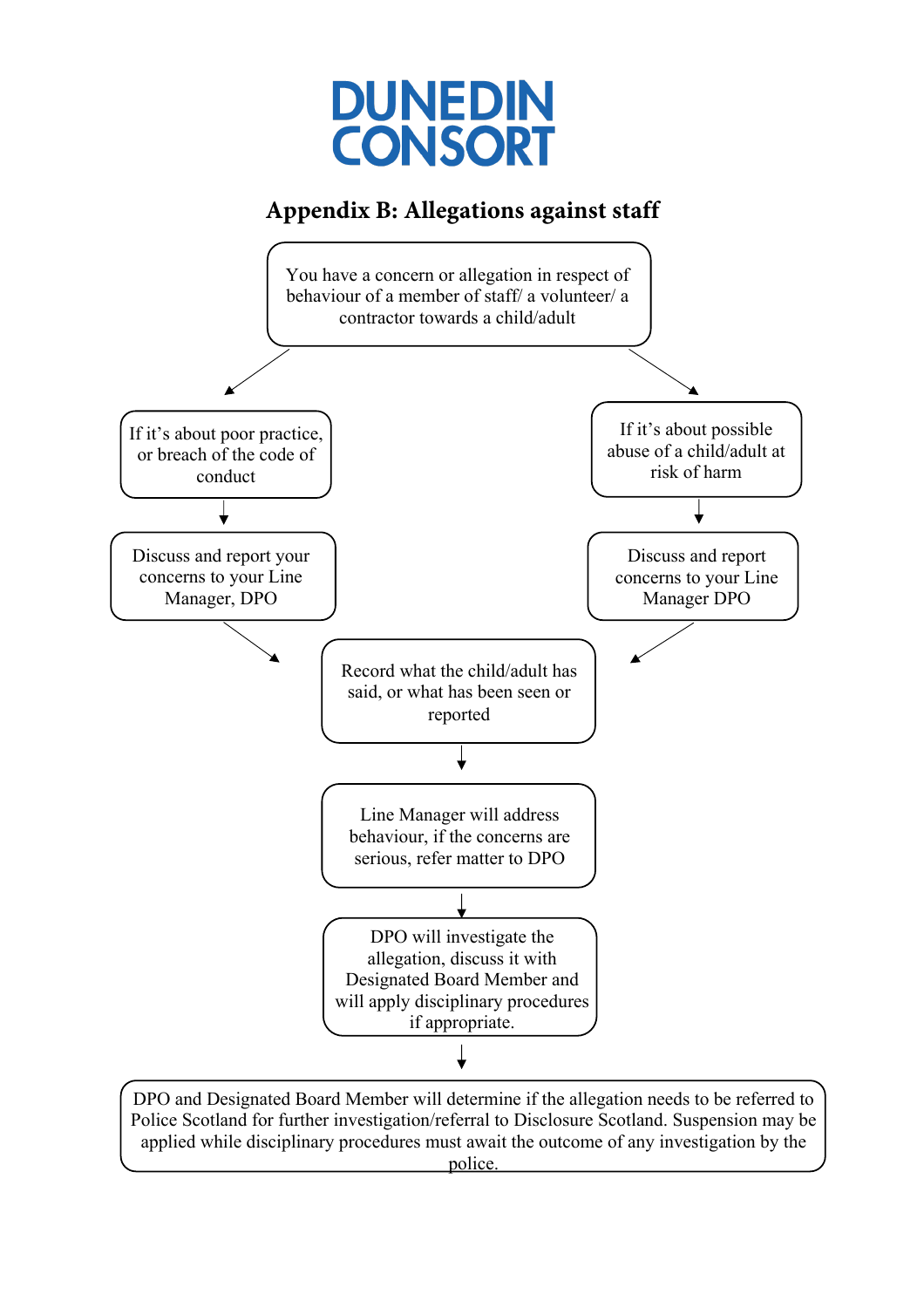

# **Appendix C: Incident report form**

This form should be completed by any staff member who has witnessed an incident, or has had information of concern disclosed to them by a child/young person. Please speak to the DPO if you are unclear about any section of this form.

#### **Please note:**

- Records should be made as soon as possible after the event/concern is raised.
- Discussion should take place between and yourself and the DPO as soon as possible to reduce the chances of something being missed.

#### **General Information**

Name of Staff Member Reporting: Name of Child/Young Person: Gender of Child/Young Person: Ethnicity of Child/Young Person: Project and school (if applicable): Date of Incident: Time of Incident: Location of incident: Names of any other people associated with Incident:

### **Details**

Is there on-going concern about the safety/wellbeing of a child/young person/adult at risk of harm? Yes □ No □ Was the child/young person/adult at risk of harm considered to be in immediate danger?

Yes  $\Box$ 

| $N\alpha \Box$                                                |                        |  |
|---------------------------------------------------------------|------------------------|--|
| Was the DPO contacted?                                        | $Yes \Box No \Box$     |  |
| Was the Named Person at the school or care setting contacted? | $Yes \Box No \Box$     |  |
| Were the police contacted?                                    | $Yes \sqcap No \sqcap$ |  |
| Were social work services contacted?                          | $Yes \sqcap No \sqcap$ |  |
|                                                               |                        |  |

#### **Please use space below to describe incident in detail:**

- Note as much detail as possible about the incident. Try to note what the person disclosing states word to word if possible.
- Do not make any assumptions about the situation.
- Always be clear if something is a professional opinion or a factual observation. Judgemental language should be avoided.
- Note the physical appearance or behaviour of the child as factually and accurately as possible.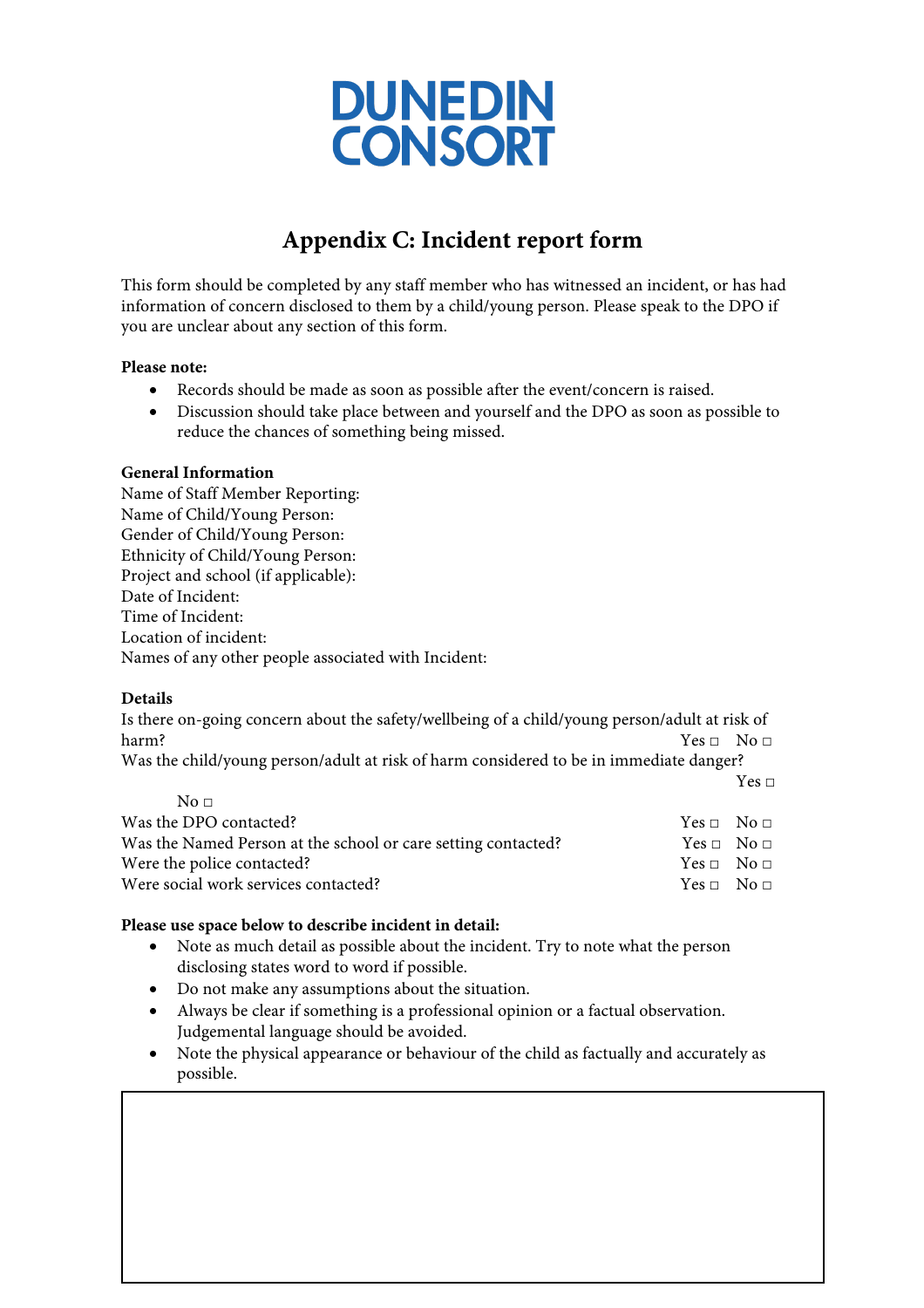| What to do next          |                  |
|--------------------------|------------------|
| Date:                    | Date:            |
| Signature:               | Signature:       |
| Name of reporting staff: | Name of witness: |

This form should be completed and passed on to the DPO who may ask you for more information about the situation if necessary and decide on the next course of action. The following section about any follow up that takes place will, in most cases, be completed by the DPO. The form will then be submitted and stored confidentially by the DPO.

### **Follow Up**

Please use space below to record any follow up to the incident (for example, contact with the participant's parents/guardians, advice from social work services, etc.):

This form should be sent immediately to the Designated Protection Officer.

DPO Signature of receipt: Date: